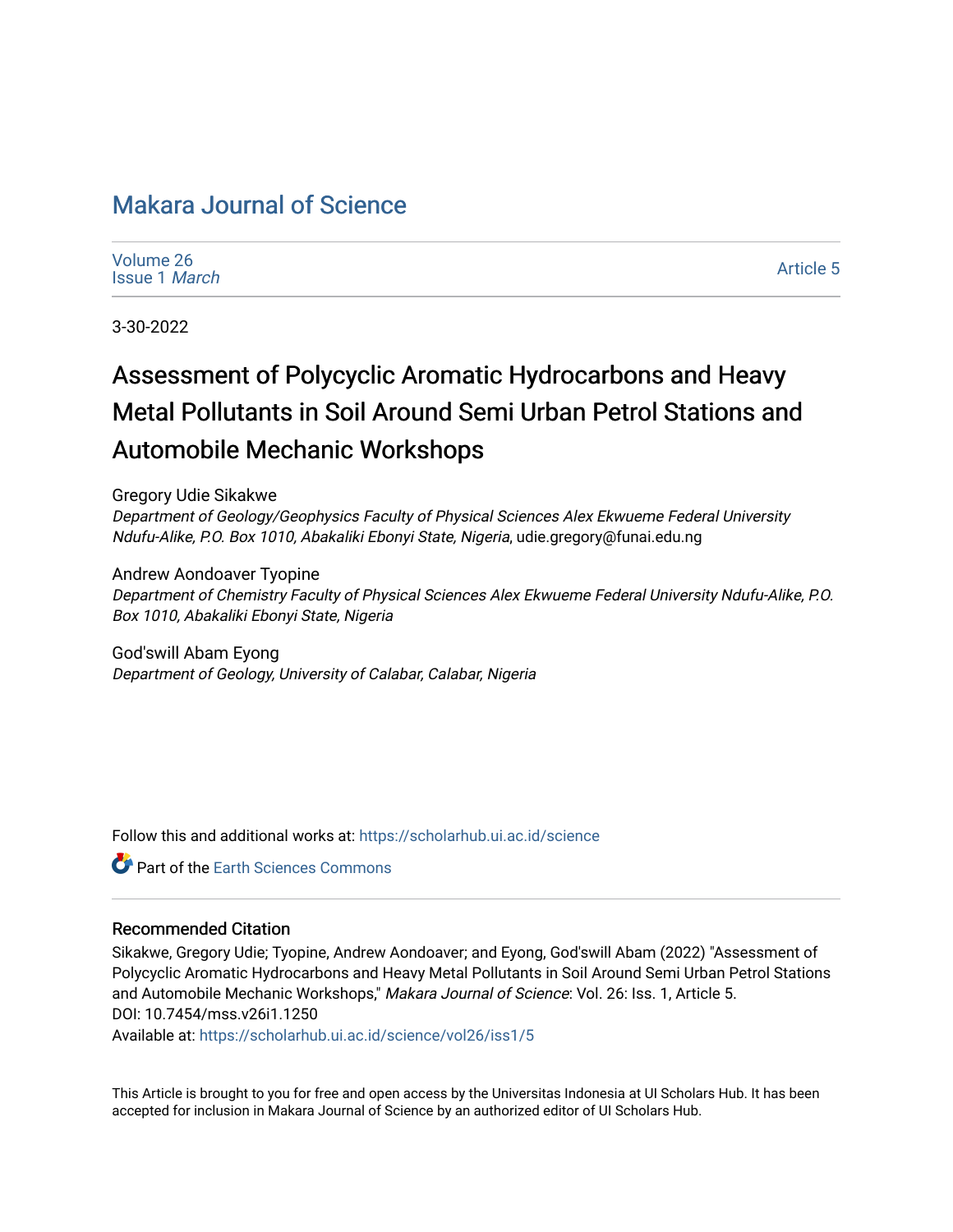# **Assessment of Polycyclic Aromatic Hydrocarbons and Heavy Metal Pollutants in Soil Around Semi Urban Petrol Stations and Automobile Mechanic Workshops**

Gregory Udie Sikakwe<sup>1\*</sup>, Andrew Aondoaver Tyopine<sup>2</sup>, and God'swill Abam Eyong<sup>3</sup>

1. Department of Geology/Geophysics Faculty of Physical Sciences Alex Ekwueme Federal University Ndufu-Alike, P.O. Box 1010, Abakaliki Ebonyi State, Nigeria

2. Department of Chemistry Faculty of Physical Sciences Alex Ekwueme Federal University Ndufu-Alike, P.O. Box 1010, Abakaliki Ebonyi State, Nigeria

3. Department of Geology, University of Calabar, Calabar, Nigeria

*e-mail:* [udie.gregory@funai.edu.ng](mailto:udie.gregory@funai.edu.ng)

Received June 12, 2021 | Accepted February 1, 2022

#### **Abstract**

This study assessed the heavy metals and polycyclic aromatic hydrocarbons (PAHs) pollutant in soil around petrol filling stations and automobile mechanic workshops. Samples of soil were acquired from the depth range of 0–15 cm. Toxic heavy metals were analyzed with atomic absorption spectrophotometry. The PAHs were analyzed using phytochemical chromatographic analysis by the Soxhlet extraction method. The soil tested was weakly acidic (6.12–6.81). The trend of the heavy metals' mean levels in soil followed the order: lead (Pb) > nickel (Ni) > vanadium (V) > cadmium (Cd). The mean levels of PAHs were in the order: 1,2-benzanthracene pyrene > anthracene > fluorene > benzo(b)fluoranthene > 1,1,2-benzopyrelene (BghiP) > naphthalene (Naph) > Dibenz(a, h)anthracene > 1, 2 benzanthracene > benzo(k)fluoranthene > phenanthrene > pyrene > xylene > acenapthylene. Pearson correlation and principal component analysis (PCA) revealed the heavy metals were generated from automobile exhaust and parent rocks. Soil pollution index and Numerov composite pollution index revealed that the soil is safe, clean, and unpolluted with heavy metals. The mean levels of heavy metals were below the European Union (2006) permissible values for uncontaminated soil. The PAH mean values were within permissible standards for unpolluted agricultural, forest, and residential soils. The diagnostic ratios of PAHs, supported by PCA, showed that PAHs in soil were produced by pyrogenic and internal combustion of gasoline and kerosene. This method of soil contamination assessment by heavy metals and PAHs is invaluable for pollution assessors in Nigeria and another area in the world.

*Keywords: auto mechanic workshops, numerov composite pollution index, petrol filling stations, polycyclic aromatic hydrocarbons, soil contamination, toxic heavy metals* 

#### **Introduction**

Mine tailings and emissions from rapidly expanding industrial areas are possible sources of heavy metal pollution in soil [1]. In addition, the release of toxic metal wastes, leaded gasoline, paints, land applications of fertilizers, pesticides, coal combustion residues, and spillage of petrochemicals to the environment degrade soil quality [1]. Heavy metals, such as Cd, V, Zn, and Pb, constitute a group of inorganic chemicals commonly found in crude oil and drilling fluids in oilfields and contaminated sites [1]. Heavy metals are natural constituents of geological formations that host crude oil and drilling fluids consisting of salts, namely barium sulfate, and chemical components. Several organic materials, such as polycyclic aromatic hydrocarbons (PAHs) and polychlorinated biphenyls are commonly found in sites contaminated by petroleum products. Organic contaminants can be oxidized to carbon(IV) oxide by microbial action, whereas most inorganic metals do not go through microbial chemical degradation. Metal pollutants are more persistent in contaminated environments compared with other organic pollutants [2]. Notably, heavy metal speciation and bioavailability can be possibly determined. Inorganic and organic constituents of soil may cause risk and threats to human being and the ecosystem by means of ingestion of contact with contaminated soil and the food chain directly (Figure 1). Such a phenomenon can cause reduction in food quality, phytotoxicity, and reduction in land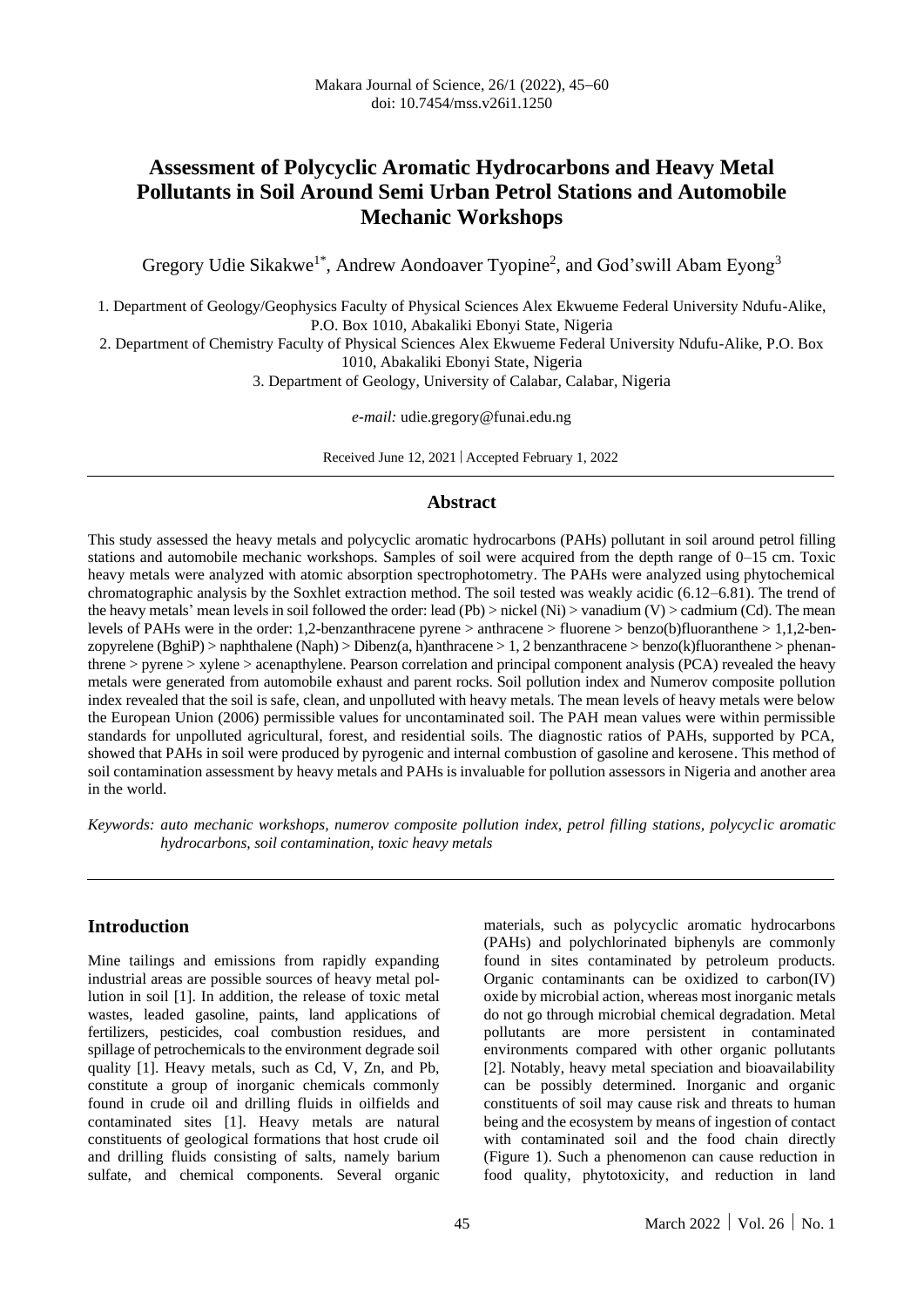

**Figure 1. Schematic Showing the Contamination of the Ecosystem with Organic and Inorganic Constituents Consumed by Humans**

suitable for agricultural production, resulting in food insecurity and land tenure problems. Soil acts as a sink for PAHs due to the high affinity of such compounds to soil organic matter [3].

Petroleum products exist as complex mixtures of chemicals, essentially hydrocarbons that consist of hydrogen and carbon atoms. Small amounts of constituents, such as PAHs, can be found in certain petroleum products. PAHs are loaded into the environment through the transportation and refining of petroleum [4]. The different types of petroleum products include gasoline, diesel oil, aviation fuel, and heating oil [5]. Soil contamination by petroleum substances has negative effects on plant production and puts people and animals health at risk because most of these compounds are toxic to living organisms. In 2006, the European Environmental Agency [6] declared around 34% of polluted areas in Europe were due to mineral oil. Petroleum substances, namely PAHs, and volatile aromatic hydrocarbons, including benzene, toluene, ethyl benzene, and xylene (Xyl), increase the risk of soil contamination by up to 53% [5; 7]. PAHs are primary pollutants given their potential toxicity, mutagenicity, and carcinogenicity [8; 9]. Thus, the study of these compounds has attracted global attention.

Oil exploration sites, pipelines, or leakages from underground surface tanks and improper removal of petroleum wastes cause environmental pollution by petroleum hydrocarbon. Carr [10] attempted to research the pollution caused by leaking pipeline fractures. Subsequent research focused on the effects of crude oil hydrocarbon as potential amendments on the stimulation of agricultural production through increased nitrification. The presence of hydrocarbons in soil changes its properties, such as acidity, metal mobility, and electrical conductivity. PAHs are natural constituents of fossil fuel and parts of thousands of petroleum product components. They are produced by the incomplete combustion of gasoline and diesel oil. PAHs distributed in the environment may emerge from numerous resources consist of gasoline and diesel oil combustion [4]. The soil contaminated with petroleum products is incompatible for crop growth for several months or years. Environmental pollution with petroleum and petroleum products denotes a disruption to the environment because of their persistent characteristic and spreading tendency into soils [4].

Mustafa *et al*. [1] established the trend of heavy metals that are frequently detected in hydrocarbon during oil spill (Pb > Ni > V > Zn > Cd). These metals exhibit adverse impacts on human's healthiness and are particularly carcinogenic [1]. PAHs originate from pyrogenic and petrogenic sources. Petrogenic sources including crude oil and refined crude oil products, namely gasoline, heating oil, asphalt, and coal. Meanwhile, fires, internal combustion engines, and furnaces produce pyrogenic PAHs [11].

The analysis of soil in urban fuel stations in Hemedan City, Iran showed that the total petroleum hydrocarbon (TPH) values in all stations were more than 2000 mg/kg, which was recognized by Mosaed *et al*. [7] as the standard level in soil. The study concluded that spillage in urban fuel stations has a distinct effect on the content of TPH in soil. Hu *et al*. [12] studied the PAH contents of soil in Taizhou, East China. The research showed that PAHs in fluvo-aquic soils were higher compared to those in paddy soils outside naphthalene (Naph). Fluoranthene and pyrene (Pyr) dominated other PAHs concentrations, accounting for 19.7% and 13.3% of the total mass of PAHs, respectively. The research showed that PAHs levels in soil increased with anthropogenic activities. Increased activities, such as those of fuel stations and mechanic workshops, might have resulted in significant levels of PAHs in soil. The published literature lacks explanation regarding the concentrations of PAHs and heavy metals in soil in the study area in Onueke, Nigeria. Heavy metal assessments of soils around filling stations in Benue state, Nigeria by Dau and Odor [13] showed a high degree of contamination by metals, for example Pb, Cd, and Zn. In addition, Mn and Ni manifested low degrees of contamination [13].

Rabajczyk and Swiercz [14] examined soil samples for contamination study near petrol stations in the city of Kielce, Poland and reported the exchangeable cation contents of CaCO<sub>3</sub> and PAHs. The soil parameters varied based on the soil quality, location and degree of exploitation of petrol stations. Samimi *et al*. [15] studied PAH contamination of soil along a highway in Tehran city, Iran. The study showed that the soil samples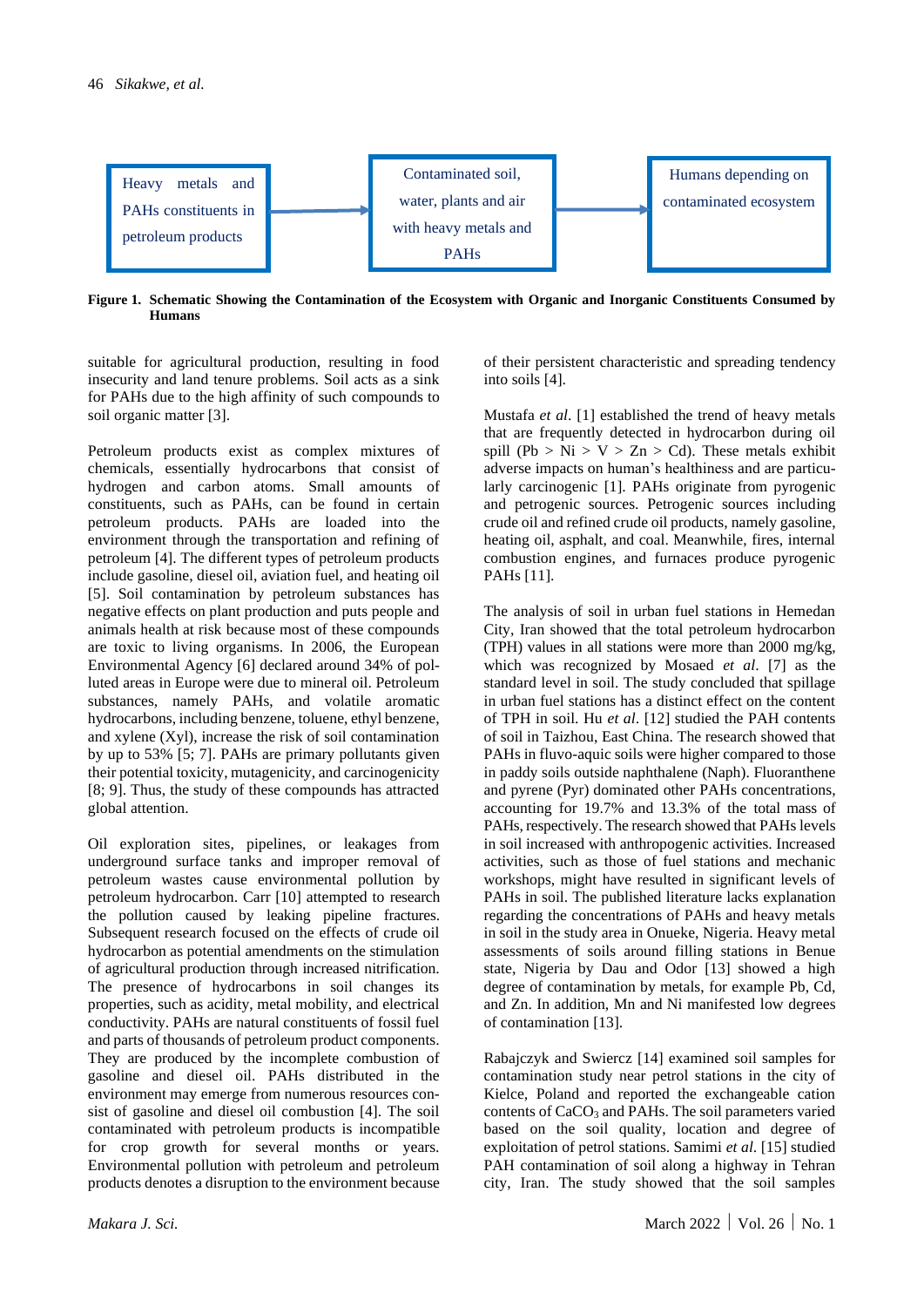contained high levels of PAHs (154 mg/kg to 2886 mg/kg). Alharbi *et al*. [16] assessed soil contamination by underground fuel leakage from a gas station in Riyadh, Saudi Arabia. Their study investigated the possibility of applying volatile organic compounds, TPH, EC, and pH to assess pollutions come from the leaking underground fuel storage tanks. The measured TPH levels were indicative of subsoil contamination mostly at the 1–6 m depth range. The pH caused no observable release nor impact. Cocarta *et al*. [17] evaluated carcinogenic PAHs and heavy metals in Romania for environmental pollution studies. The results were assessed based on Romanian regulations on the assessment of environmental pollution. The quantitative risk calculation revealed an individual risk of  $1.07 \times 10^{-5}$  for children and  $6.89 \times 10^{-6}$  for adults.

Aigberua *et al*. [8] assessed an oil spill-contaminated site in Rumuolukwu Niger Delta in Nigeria for PAHs contamination of soil. Soil analysis showed that the diagnostic ratios of PAHs and total hydrocarbon content levels were higher in the wet season than in the dry season, and this finding may be due to a sorption phenomenon. Diagnostic ratios and PAHs sources present in the oil-contaminated soil reflected the predominance of mixed pyrogenic activities. Petrogenic activities were close to the source [9]. Mosaed *et al*. [7] researched the contaminated soil by TPH around urban fuel stations in Hemedian, Iran. The results showed that TPH values exceeded the 2000 mg/kg standard level for uncontaminated soil.

PAHs have been inserted in the list of priority organic substances by the United States Environmental Protection Agency (USEPA) [18]. Hence, they are among the substances subjected to frequent monitoring [14]. International Organization for Research on cancer identified1,2-benzanthracene pyrene (BaP) as the main carcinogen in humans. Therefore, this compound is the most often tested PAH in environmental studies [18].

The sources of Cr, Zn, Cd, and Pb in the environment mostly include vehicular traffic and the application of chemical fertilizers to soil [19]. Combustion of leaded gasoline, wet cell batteries, corroded metals, and discarded plumbing installations are sources of Pb in the environment [20]. Human exposure to Pb in high doses causes abortion, cardiovascular issues, brain damage, erectile dysfunction, and metabolic poisoning [21, 22]. Inordinate Pb intake is vulnerable to fetal damage, toxicity, interference with efficient coordination of the central nervous system, and damage to hemoglobin synthesis [23]. A high dose of Pb in children triggers convulsion, renal failure, and fatality, whereas the consumption of Cd in small dose causes food poisoning [23]. Excess Pb in the human body leads to the persistent degeneration of the central nervous system, headaches, and blood pressure increase [24]. Rajappa *et al*. [25]

reported that kidney damage is traceable to Cd, which causes harmful effects on the human kidney. Cd has no beneficial role in biological species. Pb consumption is toxic to human health, such as the itai-itai reported in Japan [21]. Cd can substitute Zn in the body and cause elevated blood pressure [25]. Protracted subjection to Ni causes cell damage, loss of body weight, liver and heart damage, and malfunction of the central nervous system [21, 26]. Excessive Mn intake induces nervous deterioration [27], meanwhile persistent Cu intake predisposes the victim to increase anemia and liver and kidney injuries [27]. Consumption of Zn salts by humans causes stomach cramps and purulent diarrhea [28]. Excess nickel intake causes dermal toxicity in super sensitive humans [29]. Zn, cobalt (Co), and copper (Cu) in minor doses are essential to the body, but minor levels of Cd and Pb are toxic to humans and aquatic species [26]. Cr in excess induces liver and kidney failure, skin ulcer, and impairment of the central nervous system [26]. A high dose of Cu triggers vomiting, purulent diarrhea, and weakness of the body [21]. Although Fe and Mn are beneficial for hemoglobin synthesis, high levels of Fe result in liver, kidney, and cardiac tissues. The excess intake of Mn causes neurological disorders and muscle damage in the human body [26]. In general, the excess intake of toxic metals by animals and plants causes cancers in humans and physiological and morphological alterations and chlorosis in plants [21].

The USEPA recorded the 16 most regularly found hazardous PAHs, known as primary pollutants, and classified them into carcinogenic and noncarcinogenic types. The probable carcinogenic PAHs include chrysene, benzo(a)fluoranthene (BaF), BaP, benzo(b)fluoranthene (BbF), benzo(k)fluoranthene, dibenzo(a, h)anthracene (Dba), and indeno(1,2,3-c, d)pyrene [30]. Hence, the pollution of soil with PAHs is a challenge of utmost concern [31]. The contamination of arable soil by PAHs translates to their bioaccumulation in crops, which has potential adverse effects on human health [32]. Analysis and health risk assessment of PAHs in soil are crucial for the characterization of their fate and transport in the environment. These actions help in developing strategies for the prevention or remediation of their adverse effects [33, 34, 12].

Principal component analysis (PCA) shows the effective factors that has an impact on soil and importance of the relationship among the components and variables of data. The positive or negative correlation between factors and a variable is displayed by a high factor loading close to 1 or −1, respectively [35]. The Kaiser [35] criterion was used to determine the total number of factors for the data set in this analysis. Applying this criterion, only factors with eigen values larger than or equal to 1 were acceptable as possible sources of variance in the data. The highest priority was attributed to the factor that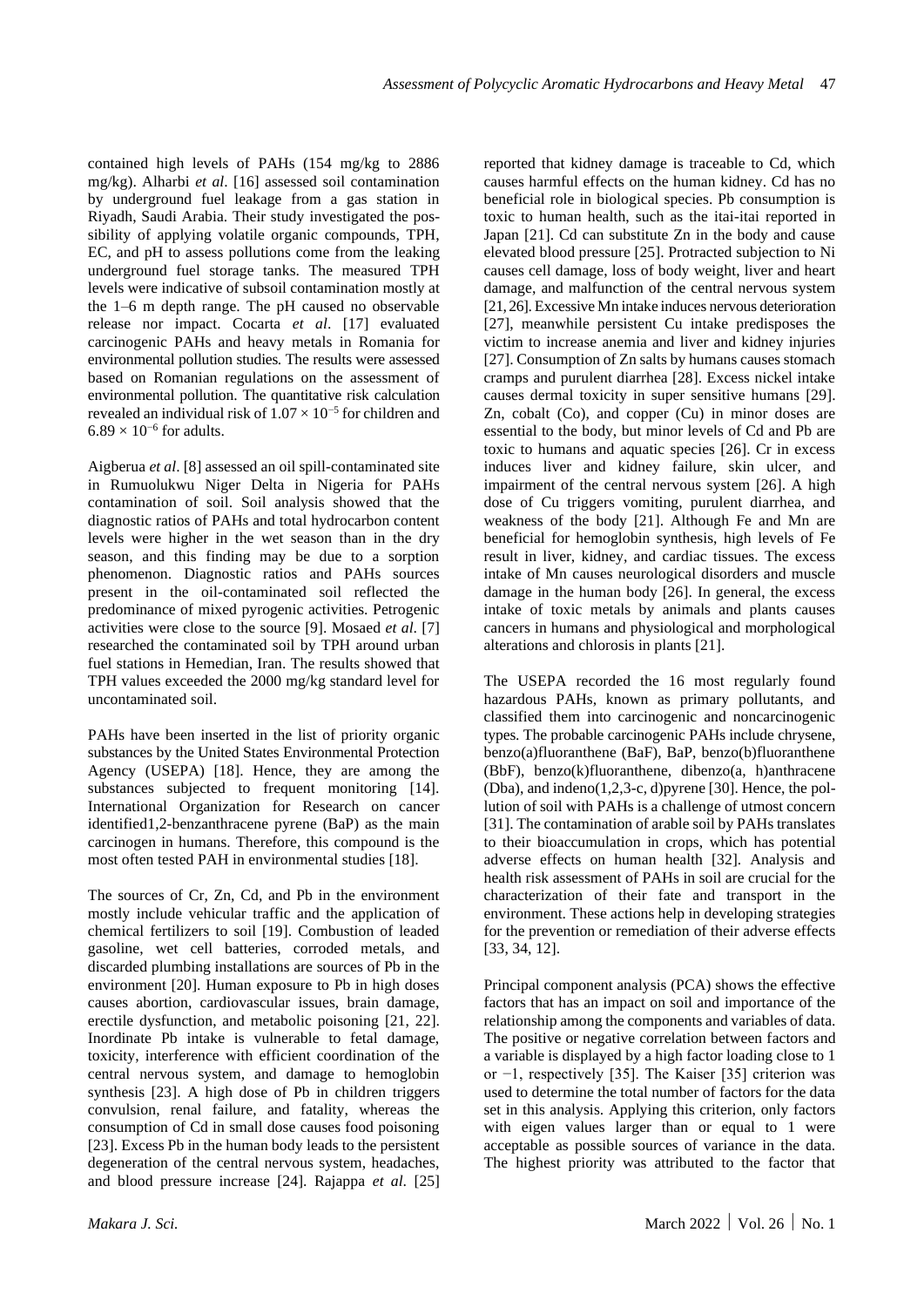possessed the highest eigen vector sum. Loading values >0.40 were considered for interpretation [2003].

This study is the maiden attempt to characterize organic and inorganic pollutants in the soil of Onueke community in southeastern Nigeria. This research examined heavy metal- and PAH-contaminated soil around fuel filling stations and automobile service points. Usually, petrol stations consist of buildings with automobile service points, carwash, petrol pumps, and chambered underground fuel tanks. Toxic metals and PAHs are environmental pollutants. Toxic metals and PAHs are carcinogenic to human health. Cancer is the leading cause of deaths around the world. Humans depend on plants that thrive on soil. Therefore, contaminated soil serves as a channel for passing hazardous organic and inorganic pollutants to man. The cultivation of farmlands and gardening are the common occupations by residents of Onueke community in southeastern Nigeria. The residents cultivate on garden soil susceptible to contamination with PAHs and heavy metals, which are human carcinogens. The risk assessment of soils around petroleum product-handling facilities is needed to avert soil pollution. Petrol stations, carwash, and mechanic workshops are sources of soil contamination with heavy metals and PAHs. The evaluation of the concentration of heavy metals and PAHs in soil in the study area will help in the monitoring of these pollutants. This step will safeguard the residents from contaminated crops and vegetables cultivated in this soil. This study will form the basis of urban geochemistry for the benefit of humanity.

This study aimed to evaluate the contamination of arable topsoil by toxic heavy metals and PAHs around petrol filling stations and mechanic workshops. This aim is feasible with the following specific objectives: (1) Determine the level of potentially toxic elements (Cd, V, Ni, and Pb) commonly found in gasoline and other refined petroleum products. (2) Evaluate PAHs in soil used for gardening around fueling stations and mechanic workshops. (3) Assess the source of PAHs in soil using diagnostic ratios, Pearson correlation (PC), and PCA to determine the source of heavy metals in soil. (4) Compare heavy metal and PAHs contamination in soil around petroleum product-handling facilities with world standard values.

#### **Materials and Methods**

**Study area description.** The study area was located between latitudes N06° 10' 23.0" to N06° 07' 27.0" and longitude E08° 02' 20.6" to E08° 01' 33.3" (Figure 2).



**Figure 2. Study Area and Sample Locations**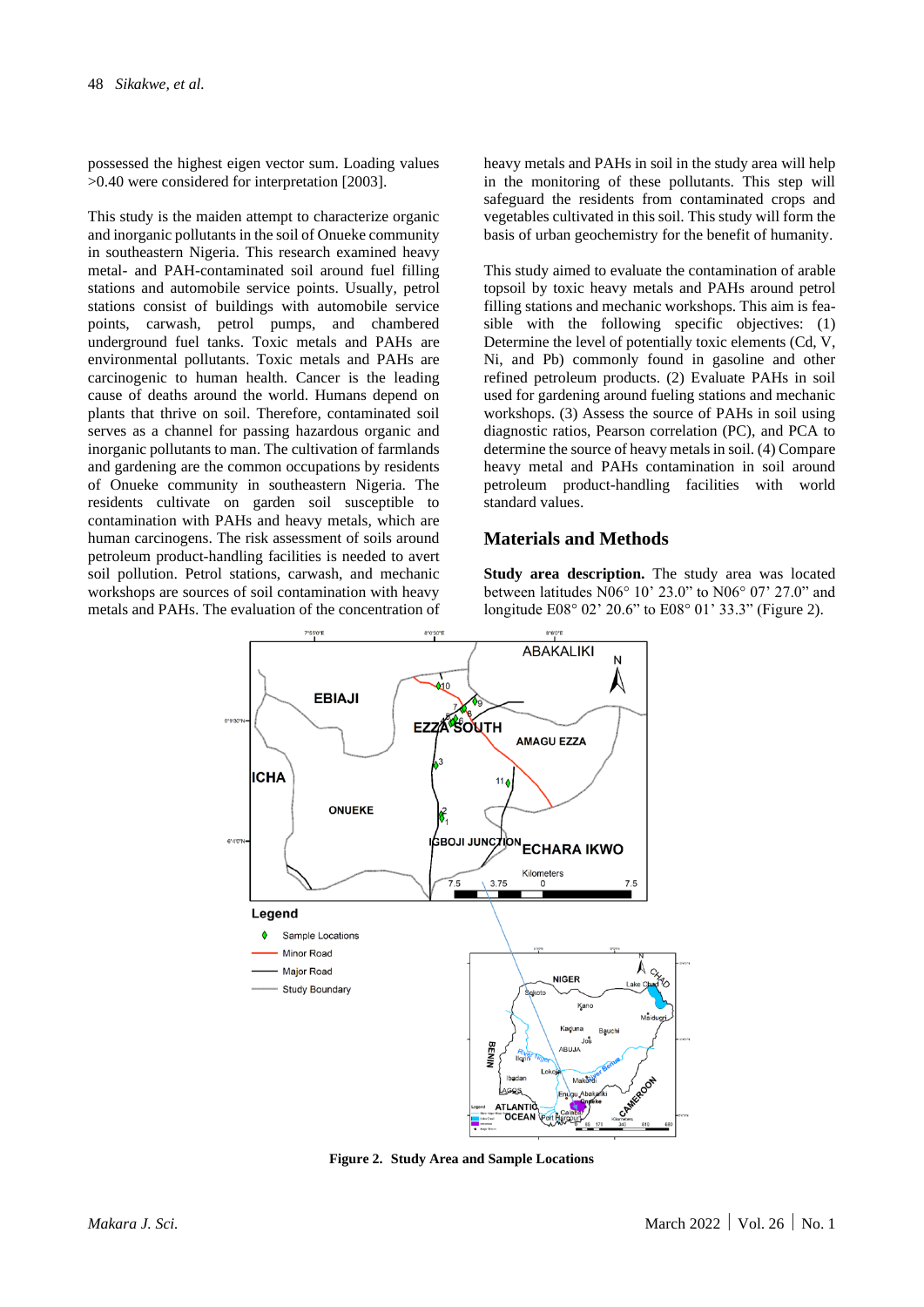Onueke is in Ezza South Local Government area of Ebonyi state, Nigeria, where people sell their rich agricultural produce. The main occupation of inhabitants is farming yam, cassava, rice, cocoyam, and numerous other crops. The drainage pattern is dendritic as a function of lithology. The drainage runs eastward to join the Cross River channel. The slope is gentle, and runoff is high during the rainy season. Surface water bodies are ephemeral, and floods occur during the rainy season.

The vegetation is luxuriant and common in the tropical rainforest and densely interspersed with grasses and trees of different heights. The area is marked by the undulating range of shale outcrop; the shale is either grayish or reddish brown depending on its content and degree of weathering. The area has its highest contour at 400 ft and the lowest at 100 ft above the sea level.

The area is located in the tropical rainforest belt of Southeast Nigeria and signified by an average rainfall of 1750– 2000 mm per annum [36]. The mean monthly rainfall varies from 50 mm to 300 mm, whereas August has 180 mm to 200 mm. The two main seasons that dominate the climate of the area are rainy and dry seasons. The rainy season normally starts in late April and ends in October. The dry season occurs from November to April. The mean annual temperature is 31.2 °C and ranges from 33 °C in dry season to 28 °C in wet season [37]. The seasonal climatic conditions are due to the north–south fluctuation of a discontinuity zone between the dry continental (Saharan) air and humid coastal air.

**Geology of the study area.** Although the area lacks proper and full documentation, the geology of the area within Onueke has been previously examined but mainly on a regional scale. The geology of Onueke and environs is documented in Farrington [38], Reyment [39],

Murat [40], Simpson [41], Kogbe [42], and Olade [43]. The rocks within Onueke common include shale, sandstone, limestone, mudstone, and ironstone. According to studies, shale is mainly rusty brown colored and dominant in the areas within Amagu, Idembia, Amaezekwe, Achara, and Umueze Akwa. Beneath the rusty brown colored shale are dark, gray-colored shale deposits. The shale indicates a great level of fissility with a high degree of lamination, is well jointed, and with minor occurrence of iron fillings.

Various lithologic units are found in the Lower Benue Geology. Rare cases of tectonic activity also characterize the study area. The Onueke area forms a part of the Abakaliki Anticlinorium, which flanks the lower end of the formation, very close to the Afikpo syncline (Figure 2). The Abakaliki area forms the key part of the Albian Asu River group sediments, which are predominantly shale with intercalations of sandstone, siltstone, and limestone. Abakaliki and its environs are geologically important due to their position in the Benue Trough and the tectonic activities witnessed in the area. Abakaliki formation is underlain with shale of the Albian Asu River Group. This study was conducted on a part of the Southern Benue Trough in the southeastern region of Nigeria. The Southern Benue Trough is part of the Benue depression, mainly comprises the Abakaliki Anticlinorium and Afikpo Syncline to the east and the Anambra Basin to the west (Figure 3).

Reyment [39] also described the lithostratigraphy and biostratigraphy of the Asu River Group with its type locality along Asu River, which features lower shale. A middle Albian age was assigned to the group by Reyment [39] on the basis of ammonites, such as *Oxytropidocerashausa* and *Oxytropidocerasmanuanicer as* sp. Deposition occurred under marine conditions, giving rise to deposits of alternating shale, siltstones, and sandstones.

A sequence of mafic lavas, pyroclastic flows, tuffs, and agglomerates forms a part of the Cretaceous succession within the Benue Trough of Nigeria [39]. These volcanic rocks are best exposed in the area around the different rock types encountered. The features are utilized to reconstruct and interpret their depositional environments and paleogeography using various lithofacies, stratigraphic relationship, structures, sedimentological characteristics, and paleontology. In addition, they help in the interpretation of the hydrogeology, engineering geology, and land use significance of the different rock types, minerals, and geological features.

The sediments later became folded, creating rise on the two major structural features, namely, the Abakaliki anticlinorium and the related Afikpo Synclinorium. The Eze–Aku Shale Formation of the Turonian age contains shale, siltstones, sandstones, and limestone.

#### **Sample collection**

Global Positioning System (GPS), measuring tape, geologic hammer, sample bags, field notebook, topographic map, digital camera, and hand trowel were used in sample collection. Ten (10) soil samples were collected in different locations, and one was used as the control, which add up to 11 samples. The samples were collected around auto mechanic workshops and petrol (fueling) stations. Six sample locations were from mechanic workshops (locations 5, 6, 7, 8, 9, and 10, with one sample obtained from each). The remaining locations were fueling stations (locations 1, 2, 3, and 4). Meanwhile, the control was sampled from a farmland, which is distant from any of the petroleum-handling site (Figure 2).

This field exercise lasted for 2 days. The first day was the reconnaissance survey, which was performed with the help of a topographic map, and the second day was used for sample collection. Before each sample was collected,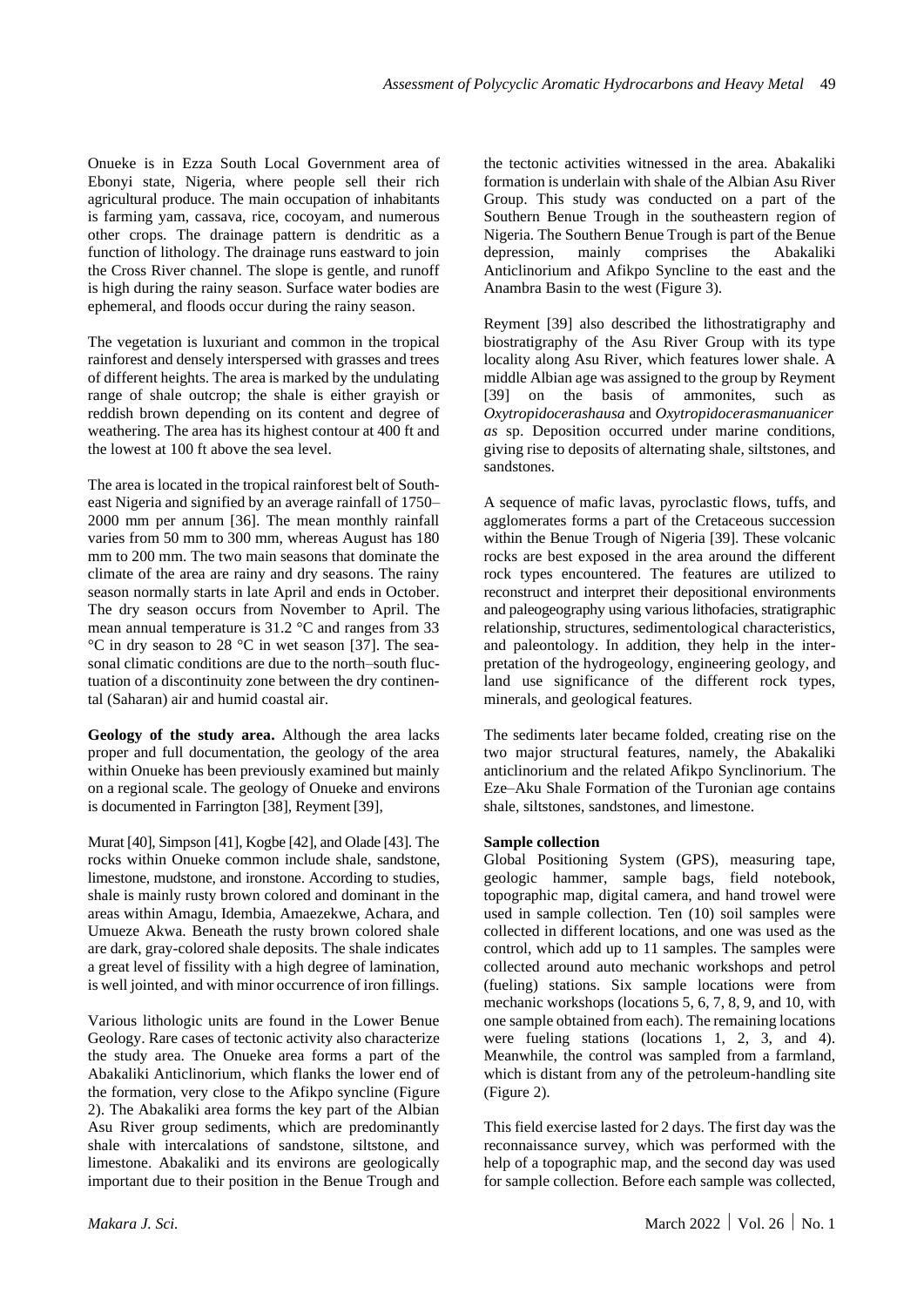the longitude, latitude, and elevation of the place were obtained using the GPS. Soil samples were acquired from the depth of about 0–15 cm using a geologic hammer and a hand trowel. The samples were collected in cleaned polyethylene bags.

Sample Location 1 comprised shale with dark to very light brown color. The sample was collected in a vegetable farm very close to a fueling station. A part of the farm has very light brown shale, whereas another has very dark shale. Location 2 **(**Chiezugo Petroleum Ltd: Sacred heart) is predominantly light brown colored shale, and a cassava farm is proximate to the fueling station. Traces of sand were observed on the surface of this

location, at about 5 cm deep. Location 3 (Deweb Oil, Idembia) features light to dark brown color shale. The samples were obtained from a cassava farm. Very fine sand was observed on the surface of about 0–2 cm. The farm is very close to a fueling station. Location 4 (Eastern Int'l Oil, Sacred Heart) predominantly consists of coarse to fine sand grains. The surface is coarse but becomes finer with depth, that is, fine downwards and coarse upwards. In this location, a sample was obtained from a cassava/okro farm very close to a fuel station. In certain portions of the farm, shale is mixed with sand particles. Location 5 **(**mechanic workshop, Onueke Junction) is predominantly shale of dark brown color.



**Figure 3. Geological Map of Ebonyi and Environs Showing the Study Area in Onueke (Modified from Agumanu [44])**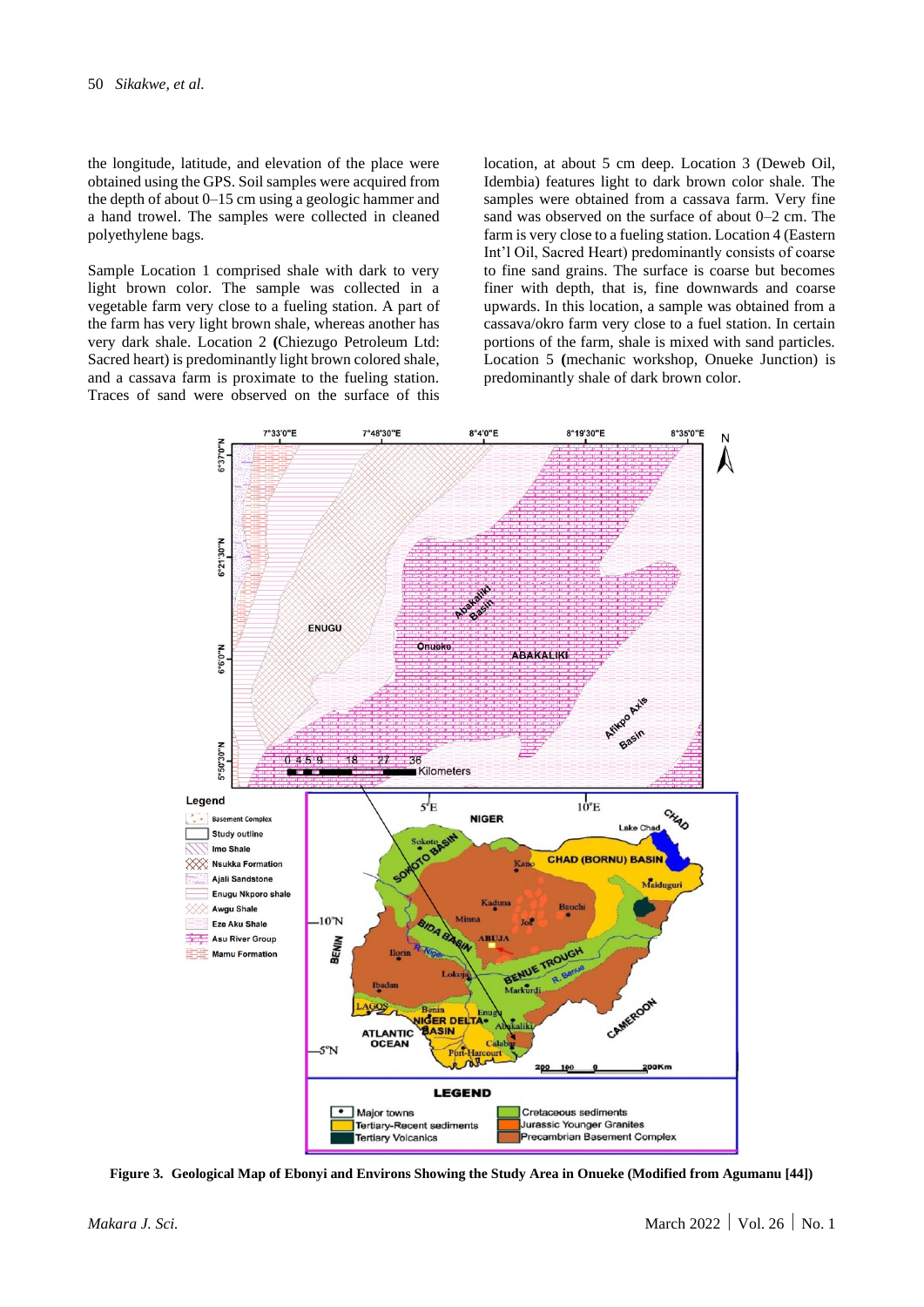The sample location is close to an auto mechanic workshop at Onueke junction. No farmland exists around the mechanic workshop. At Location 6 **(**mechanic workshop, Onueke), the sample was obtained from a mechanic workshop. No farm exists around this location. The location is predominantly dark brown shale. Sand particles were observed at this location. At Location 7 (mechanic workshop, Nwafia Ogna; Umuomo Ohiuzor), the sample was acquired close to a mechanic workshop with no farm observed nearby. This location is predominantly dark brown colored shale. At Location 8 (mechanic workshop, Amudo), the sample was obtained close to a mechanic workshop with no proximal farmland. The location is dominantly light to dark brown color shale. At Location 9 (mechanic workshop, Amudo), which features dark gray sand, the sample was collected from a mechanic workshop very close to a cassava farm. At a depth of 0–4 cm, the sand is coarse grained but becomes fine grained at 5–15 cm depth. At Location 10 (mechanic workshop, Sacred Hearts), the sample was obtained from a cassava farm close to a mechanic workshop. The site is dominantly clayey and dark brown shale. At Location 11 (Control), the control was neither from a mechanic workshop nor a fueling station or any petroleum-handling site. Instead, the sample was collected from a farm featuring clay soil noticed (shale).

**Sample preparation.**The samples were sundried for about five days and disaggregated with an agate mortar and pestle. The disaggregated samples were further sieved using an 80-mesh nylon sieve and later transferred to the laboratory for the analysis of heavy metals (Cd, Ni, V, and Pb). PAHs, namely, fluorene (Fluo), Naph, phenanthrene (Phen), benzo(g, h, i)perylene (BghiP), benzo(b)fluoranthene (BbF), acenaphthylene (Acen), Dibenz, benzo(k)fluoranthene (Benzok), BaP, Xyl, anthracene (Ant), 1,2-benzanthracene (BaA), and Pyr were analyzed.

**Laboratory analysis aspect.** Adopting the procedure developed by [45] and using the Soxhlet extraction method, 20 g homogenized sample was blended with 60 g anhydrous sodium sulfate (anhydrous NaSO4) in an agate mortar to absorb moisture. Then, the homogenate was placed in a 500 mL beaker. The extraction was conducted with 300 mL n-hexane for 24 h. The crude extract result was evaporated using a rotary vacuum evaporator at 40 °C to dryness. The residue was transferred with nhexane onto a 5 mL florisil column for cleanup.

Florisil (magnesium silicate) was heated in an oven at 130 °C overnight during clean up, transferred to a 250 mL beaker, and placed in a desiccator. A total of 0.5 g anhydrous NaSO<sup>4</sup> was added to 1.0 g activated florisil (60–100 nm mesh) on an 8 mL column plugged with a glass wool. Packed columns were filled with 5 mL nhexane for conditioning. The stopcock was opened to allow n-hexane to run out until it reached the top of sodium sulfate in a receiving vessel, whereas the top of the column was tapped gently until florisil settled well in the column. The extract was transferred to the column with disposable Pasteur pipette from an evaporating flask. Each evaporating flask was rinsed twice with 1 mL portions of n-hexane and then added to the column. The eluate was collected into an evaporating flask and rotary evaporated to dryness. The dry eluate was dissolved in 1 mL n-hexane for phytochemical chromatographic analysis [45].

Fixed Setting: In general, the operator must adjust gas flows to the columns, inlets, detectors, and split ratio. The injector and detector temperatures were set. The detectors were held at the high end of the oven temperature range to minimize the risk of analyte precipitation. All these parameters were fixed to correct values, and the entire instrument was double checked. Buck 530 gas chromatograph (GC) was equipped with an on-column, automatic injector, mass spectroscope, and HP 88 capillary column (100 m  $\times$  0.25 µm film thickness; CA, USA).

The detector temperature A and injector temperatures were 250 °C and 22 °C, respectively. The integrator chart speed was 2 cm/min, the oven temperature was set to 180 °C, and the GC allowed warming up. Conditions were set at the warming temperature. The not-ready light on the instrument was turned off when the instrument was ready, and we began running the equipment. Then, 1 µl sample was injected onto column "A" using the proper injection technique [45].

Heavy metals were analyzed by an atomic absorption spectrophotometer (AAS; Agilent FS240AA), in accordance with the method of American Public Health Association [46]. The working principle of the AAS operation is based on the aspiration of the sample into the flame and atomization when the light beam of the AAS is directed through the flame into the monochromator. The detector then determines the amount of light absorbed by the atomized element in the flame. Metals have their own characteristic absorption wavelength. Based on this principle, a source lamp consists of a certain element was applied, generating the method relatively free from spectral or radiation interferences. The amount of energy of the characteristic wavelength absorbed in the flame was proportional to the concentration of the element in the sample [47].

For sample digestion, around 2 g dried sample was weighed into a digestion flask and added with 20 mL acid mixture (650 mL concentrated HNO<sub>3</sub>, 80 mL perchloric acid, and 20 mL concentrated  $H_2SO_4$ ). The flask was heated until a clear digest was produced. The digest was diluted with distilled water to the 100 mL mark. The sample was then thoroughly mixed by shaking, and 100 mL of it was transferred to a 250 mL glass beaker. Then,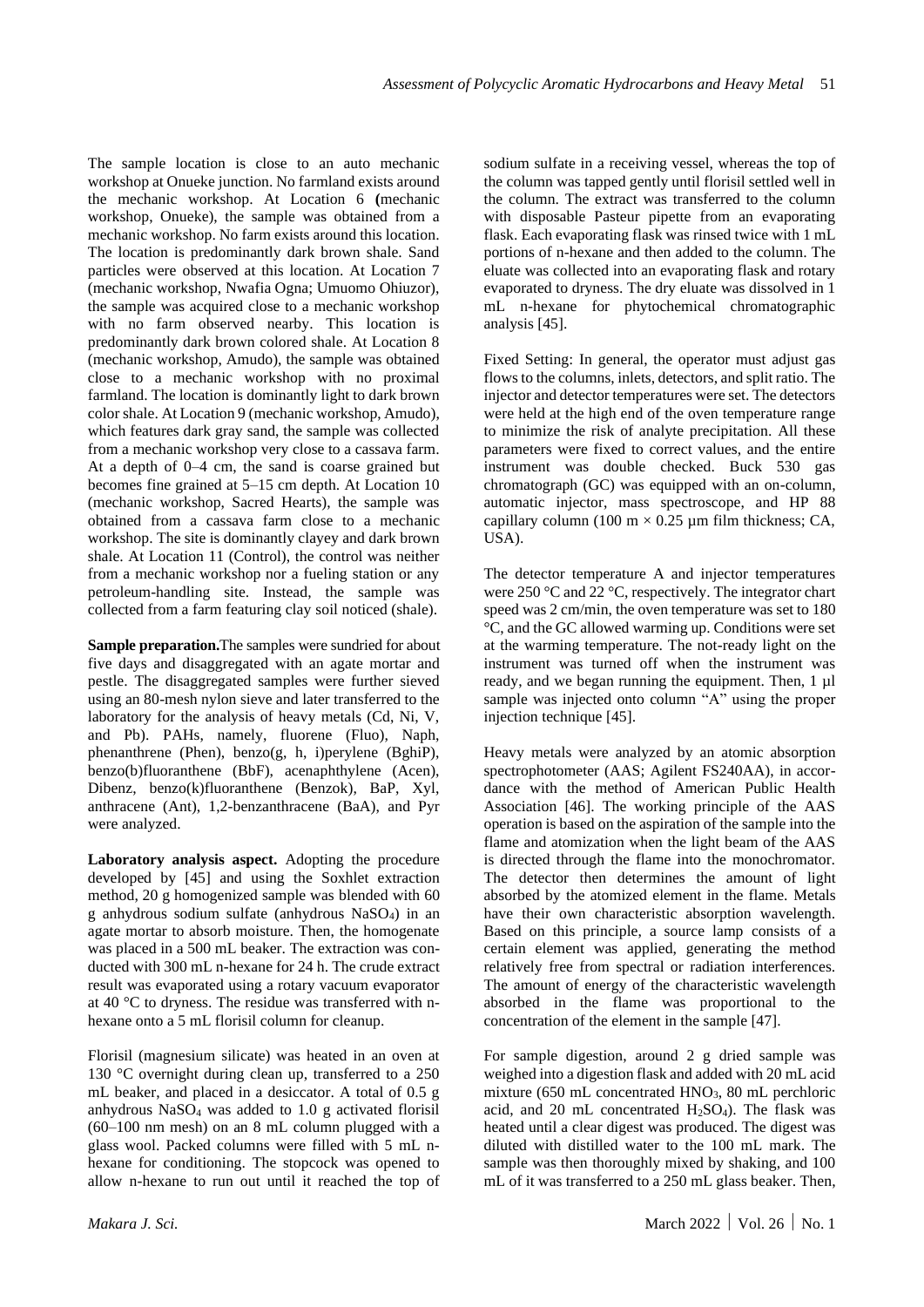5 mL concentrated nitric acid was added and heated to boil until the volume was reduced to about 15–20 mL. Concentrated nitric acid was added in increments of 5 mL until the entire residue was completely dissolved. After cooling, the mixture was then diluted up to 100 mL using metal-free distilled water. The sample was aspirated into the oxidizing air-acetylene flame. When the aqueous sample was aspirated, the sensitivity for 1% absorption was observed [48].

A series of standard metal solutions in the optimum concentration range was prepared. The reference solutions were prepared daily by diluting the single stock element solutions with water containing 1.5 mL concentrated nitric acid/liter. A calibration blank was prepared using all the reagents except for the metal stock solutions. The calibration curve for each metal was constructed by plotting the absorbance of standards versus their concentrations [48].

**Data analysis.** Descriptive statistics was performed on heavy metal and PAHs data using SPSS version 20 [49]. Using SPSS package, the mean, standard deviation; kurtosis, skewness, and coefficient of variance were computed.

Soil pollution index (SPI) and Numerov composite pollution index (NCPI) were computed using the equations developed by CEPA [44]. SPI is given by the following:

$$
P_i = \frac{c_i}{s_i} \tag{1}
$$

where Pi represents the SPI, Ci is the content of heavy metals in soil, and Si stands for the threshold value of heavy metals.

The NCPI is given by the following equation:

$$
NCPI = \frac{\sqrt{P(Max)^2 + (P)^2}}{2} \tag{2}
$$

where NCPI represents the Numerov composite pollution index,  $Pi_{\text{max}}$  refers to the maximum value of SPI, and P is the mean value of SPI.

PC is applied to assess the degree of interrelation between two variables [50]. PCA produces a subset of uncorrelated variables known as components, which informs the variance obtained in the original data [51; 52]. PC and PCA were applied to identify the sources of heavy metal contamination in soil. Diagnostic ratios of PAH concentrations were used to characterize the sources of PAHs. To identify the PAH sources in soil, we computed the ratios of Phen/Ant,  $Ant/(Ant + Phen)$ , Fluo/Pyr, BaP/(BaP + Pyr), Fluo/(Fluo + Pyr), and  $BaA/(BaA + Pyr)$  in this study. In addition, PCA was applied to decipher sources of PAHs in soil in the study area.

#### **Results**

**Statistical summary of results.** Table 1 shows the statistical summary of physical parameters and heavy metal levels (mg/kg) in soil. Tables 1, 2, and 3 show the summary statistics of heavy metals, PAHs, and PAH classification in soil, respectively.

The pH levels ranged from 6.32 to 6.81 with a mean and standard deviation of  $6.62 \pm 0.19$  with negative skewness and kurtosis. The soil EC achieved a mean of 50.50 µs/cm and a standard deviation of 16.30 with a negative skewness and kurtosis. Ni possessed a mean of 0.64 mg/kg and standard deviation of 0.14 with a positive skewness but negative kurtosis. The mean value was below the European Union (EU) standard limit of 35 mg/kg for unpolluted soils. Cd attained a mean value of 0.012 mg/kg and a standard deviation of 0.03. V achieved a mean of 0.02 mg/kg and standard deviation of 0.01 mg/kg. Pb possessed a mean of 1.25 and a standard deviation of 1.13 with a negative kurtosis (Table 1). The mean concentrations of heavy metals had the following trend:  $Pb > Ni > V > Cd$ .

**PAH concentrations of soil in the study.** In Table 2, the mean value of PAHs showed that Fluo had a mean value of 2.01 µg/kg with a standard deviation of 1.64 with negative skewness and kurtosis. The minimum value of all the PAHs was 0.0 mg/kg. Fluo, BghiP, Benzo(b), and BaP possessed mean values of more than  $1 \mu g/kg$ , whereas the remaining PAHs had mean values below 1 µg/kg. The PAH mean values were below the standards prescribed for uncontaminated soils (Table 2). The mean concentrations of the PAHs were below the values prescribed for permissible concentrations  $\langle$  <200  $\mu$ g/kg) for agricultural, forest, bush soils, wasteland, and residential and urban areas [14].

Figure 2 displays the spatial distribution of PAH concentrations in sample locations. Fluo, BbF, and Dibenz exhibited higher concentrations. The mean values of PAHs in this study showed the following trend: BaP >  $Ant > Fluo > BbF > BghiP > Naph > Ant > Diben > BaA$  $>$  Benzok  $>$  Phen  $>$  Pyr  $>$  Xyl  $>$  Acen.

Table 3 shows the classification of PAHs in soil in the range of  $\langle 200 \rangle$  (not contaminated) to  $>10,000$  (very heavily contaminated).

**Multivariate analysis of data.** The PC in Table 4 revealed the significant negative correlation of pH with EC. The EC exhibited a significant negative correlation with Cd. Ni and Pb correlated significantly. V and Pb recorded a significant correlation. In Table 5, which shows the PCA of heavy metals, two distinct principal components (PCs) were due to the homogenous geology of the study area. The PCA explained a total variance of 77.62%. PC1 contributed 40.72% of the total cumulative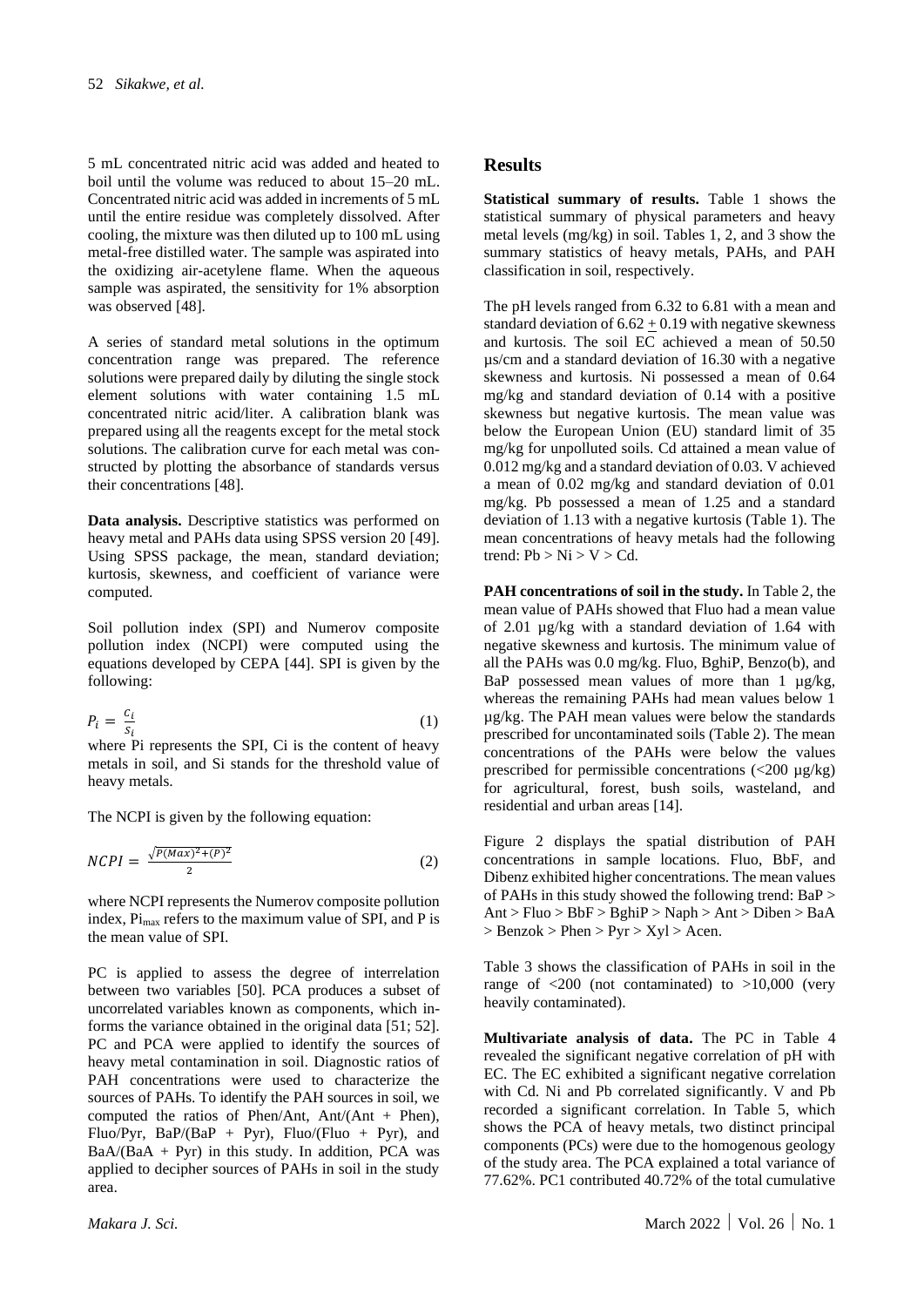percentage of 77.62%, with positive significant constituents consisting of pH, EC, Cd, V, and a negative EC. PC2 contributed 36.90% of the total variance and

incorporated significant constituents, such as Ni, V, and Pb.

**Table 1. Summary Statistics of Physical Parameters and Heavy Metals in Soil of the Study Area**

| Variable       | unit       | N  | Minimum | Maximum | Mean  | Std. Dev. | <b>Skewness</b> | Kurtosis | $CV\%$ | EU[53]      |
|----------------|------------|----|---------|---------|-------|-----------|-----------------|----------|--------|-------------|
| pH             |            |    | 6.32    | 6.81    | 6.62  | 0.19      | $-0.66$         | $-1.58$  | 2.71   | $6.5 - 8.5$ |
| EC             | $\mu$ s/cm | 11 | 23.60   | 70.90   | 50.60 | 16.30     | $-0.27$         | $-1.49$  | 32.21  | 1500        |
| Ni             | Mg/kg      | 11 | 0.43    | 0.85    | 0.64  | 0.14      | 0.25            | $-1.00$  | 21.87  | 50          |
| C <sub>d</sub> | Mg/kg      | 11 | 0.00    | 0.08    | 0.012 | 0.03      | 2.33            | 5.24     | 210.41 |             |
|                | Mg/kg      | 11 | 0.00    | 0.05    | 0.02  | 0.01      | 0.67            | 0.13     | 55.55  | 100         |
| Pb             | Mg/kg      | 11 | 0.00    | 3.22    | 1.25  | 1.13      | 0.26            | $-1.32$  | 90.04  | 60          |

**Table 2. Summary statistics of PAHs (µg/kg) concentrations in soil in the study area**

|               | N      | Minimum | Maximum | Mean | Std. Dev | <b>Skewness</b> | Kurtosis | CV <sub>0</sub> | PC PAH soil* |
|---------------|--------|---------|---------|------|----------|-----------------|----------|-----------------|--------------|
| Fluo          | 11     | 0.00    | 3.90    | 2.01 | 1.64     | $-0.37$         | $-1.87$  | 81.59           | <b>NA</b>    |
| Naph          | 11     | 0.00    | 2.80    | 0.84 | 0.70     | 2.37            | 7.17     | 83.33           | 0.1          |
| Phen          | 11     | 0.00    | 1.80    | 0.36 | 0.49     | 2.92            | 9.21     | 136             | 0.1          |
| <b>B</b> ghiP | 11     | 0.00    | 3.80    | 1.12 | 1.48     | 1.01            | $-0.41$  | 132.1           | 0.1          |
| Benzob        | 11     | 0.00    | 7.10    | 1.14 | 2.55     | 2.02            | 2.74     | 223.6           | <b>NA</b>    |
| Acen          | 11     | 0.00    | 0.10    | 0.01 | 0.03     | 3.32            | 11.00    | 300             | <b>NA</b>    |
| Diben         | 11     | 0.00    | 4.30    | 0.69 | 1.55     | 2.01            | 2.70     | 129.6           | <b>NA</b>    |
| Benzok        | 11     | 0.00    | 2.00    | 0.42 | 0.61     | 1.88            | 4.14     | 145.2           | <b>NA</b>    |
| BaP           | 11     | 0.00    | 12.20   | 2.04 | 3.95     | 2.08            | 4.13     | 193.6           | 0.03         |
| Xyl           | 11     | 0.00    | 0.80    | 0.07 | 0.24     | 3.32            | 11.00    | 342.8           | <b>NA</b>    |
| Ant           | 11     | 0.00    | 4.10    | 0.75 | 1.48     | 1.85            | 2.15     | 197.3           | 0.1          |
| BaA           | 11     | 0.00    | 1.60    | 0.45 | 0.64     | 0.83            | $-1.29$  | 142.2           | 0.1          |
| Pyr           | 11<br> | 0.00    | 0.50    | 0.12 | 0.21     | 1.40            | 0.18     | 175             | <b>NA</b>    |

NA- Not Available



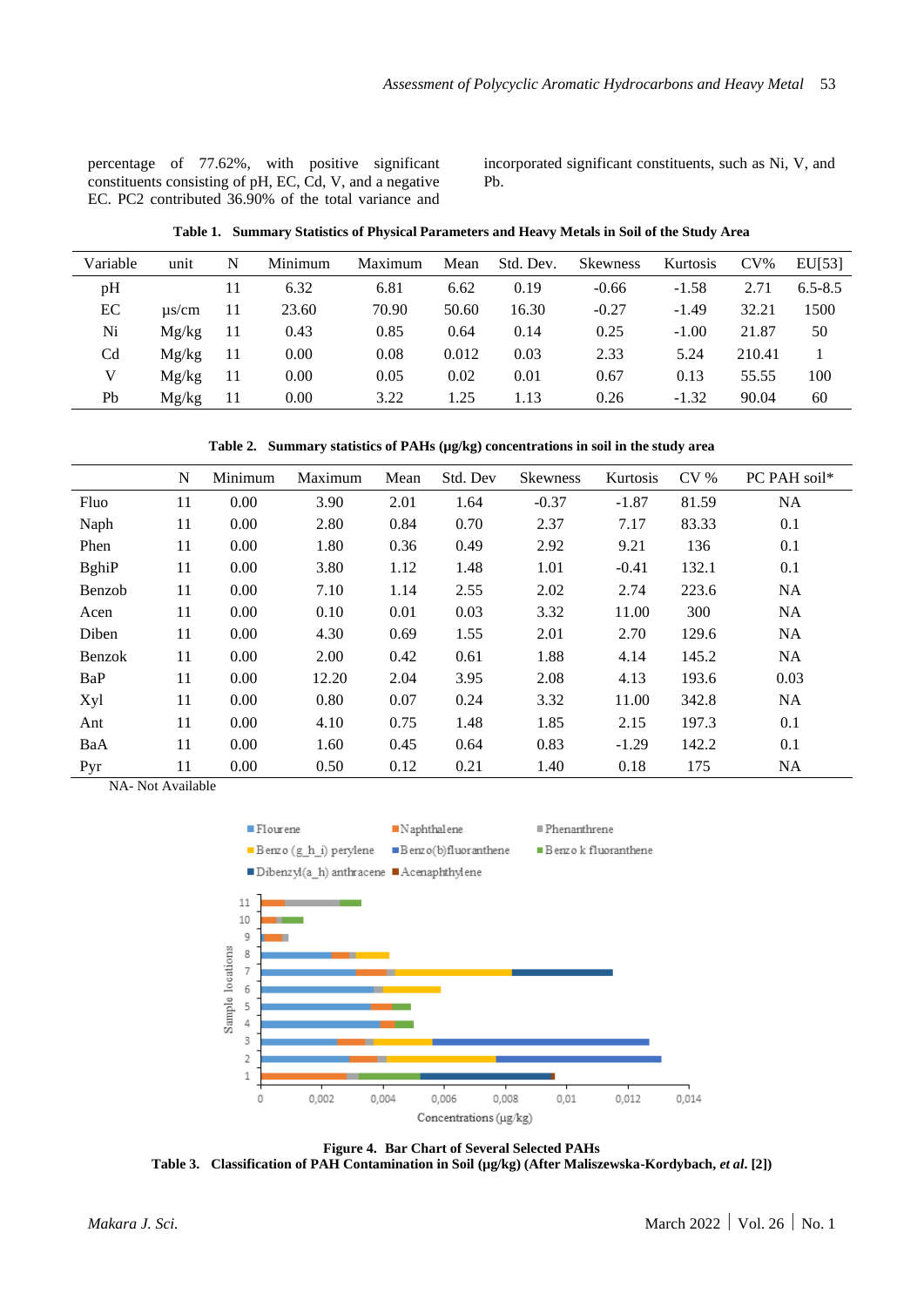| PAH contamination in soil | Degree of pollution | Assessment of soil contamination     |
|---------------------------|---------------------|--------------------------------------|
| <200                      | 0                   | Not contaminated (natural content)   |
| 200-600                   |                     | Not contaminated (increased content) |
| 600-1,000                 | 2                   | Weakly contaminated                  |
| 1,000-5,000               | 3                   | Contaminated                         |
| 5,000-10,000              | 4                   | Heavily contaminated                 |
| >10,000                   | 5                   | Very heavily contaminated            |

|                | pH          | EC        | Ni       | C <sub>d</sub> | v        | Pb |  |
|----------------|-------------|-----------|----------|----------------|----------|----|--|
| pH             |             |           |          |                |          |    |  |
| EC             | $-0.766$ ** |           |          |                |          |    |  |
| Ni             | $-0.054$    | 0.256     |          |                |          |    |  |
| C <sub>d</sub> | 0.490       | $-0.618*$ | 0.083    |                |          |    |  |
| V              | 0.302       | $-0.488$  | 0.461    | 0.268          |          |    |  |
| Pb             | 0.026       | $-0.015$  | $0.710*$ | $-0.059$       | $0.704*$ |    |  |

**Table 4. Pearson Correlation Matrix**

\*\*. Correlation is significant at the 0.01 level (2-tailed).

\*. Correlation is significant at the 0.05 level (2-tailed).

| Variable       | PC <sub>1</sub> | PC2      | Communalities |
|----------------|-----------------|----------|---------------|
| pH             | 0.804           | $-0.323$ | 0.751         |
| EC             | $-0.854$        | 0.426    | 0.911         |
| Ni             | 0.190           | 0.843    | 0.746         |
| C <sub>d</sub> | 0.649           | $-0.391$ | 0.574         |
| V              | 0.682           | 0.572    | 0.793         |
| Ph             | 0.381           | 0.858    | 0.882         |
| Total          | 2.443           | 2.214    |               |
| % of Variance  | 40.720          | 36.904   |               |
| Cumulative %   | 40.720          | 77.624   |               |
|                |                 |          |               |

**Table 5. Principal Components Analysis of heavy metals**

Table 6 shows the PCA of PAHs in four distinct components with the following total variance: PC1, 36.303%; PC2, 56.261%; PC3, 71.451%; PC4, 84.26%. PC1 exhibited significant constituents, including Fluo, Naph, Acen, Diben, Benzok, and BaP. PC2 contributed 19.96% of the total variance with significant constituents comprising Fluo, Phen, and BghiP, PC3 contributed 15.19% of the total variance with significant constituents consisting of BghiP, Benzo(b), and Ant. PC4 contributed 12.81% of the total variance with significant constituents, such as Xyl, Ant, and BaP (Table 6).

**Diagnostic ratios of PAHs.** The diagnostic ratios of Ant/Ant + Phen in Location 6 obtained a value of 0.769. Phen/Ant recorded a ratio of 0.3. This result proves that the source of PAHs in this location is pyrogenic. Ant/Ant  $+$  Phen  $> 0.10$  indicated pyrogenic PAH. Phen/Ant  $< 10.0$ is pyrolytic [11; 53]. The ratios for the other PAHs were as follows: 0.3 for Phen/Ant in Location 3; 7.67, 0.94, and 0.88 for Fluo/Pyr, BaP/BaP + Pyr, and Flu/Flu + Pyr, respectively, in Location 8; 0.67 for BaA/BaA + Pyr in Location 103.5 Evaluation of soil heavy metal pollution.

|  | Table 6. Principal Component Analysis of PAHs |  |
|--|-----------------------------------------------|--|
|  |                                               |  |

| ariable | $\mathsf{P} \mathsf{C}$ | ാ∼<br>◡ | л<br>ັ | м | ommunalities |
|---------|-------------------------|---------|--------|---|--------------|
|---------|-------------------------|---------|--------|---|--------------|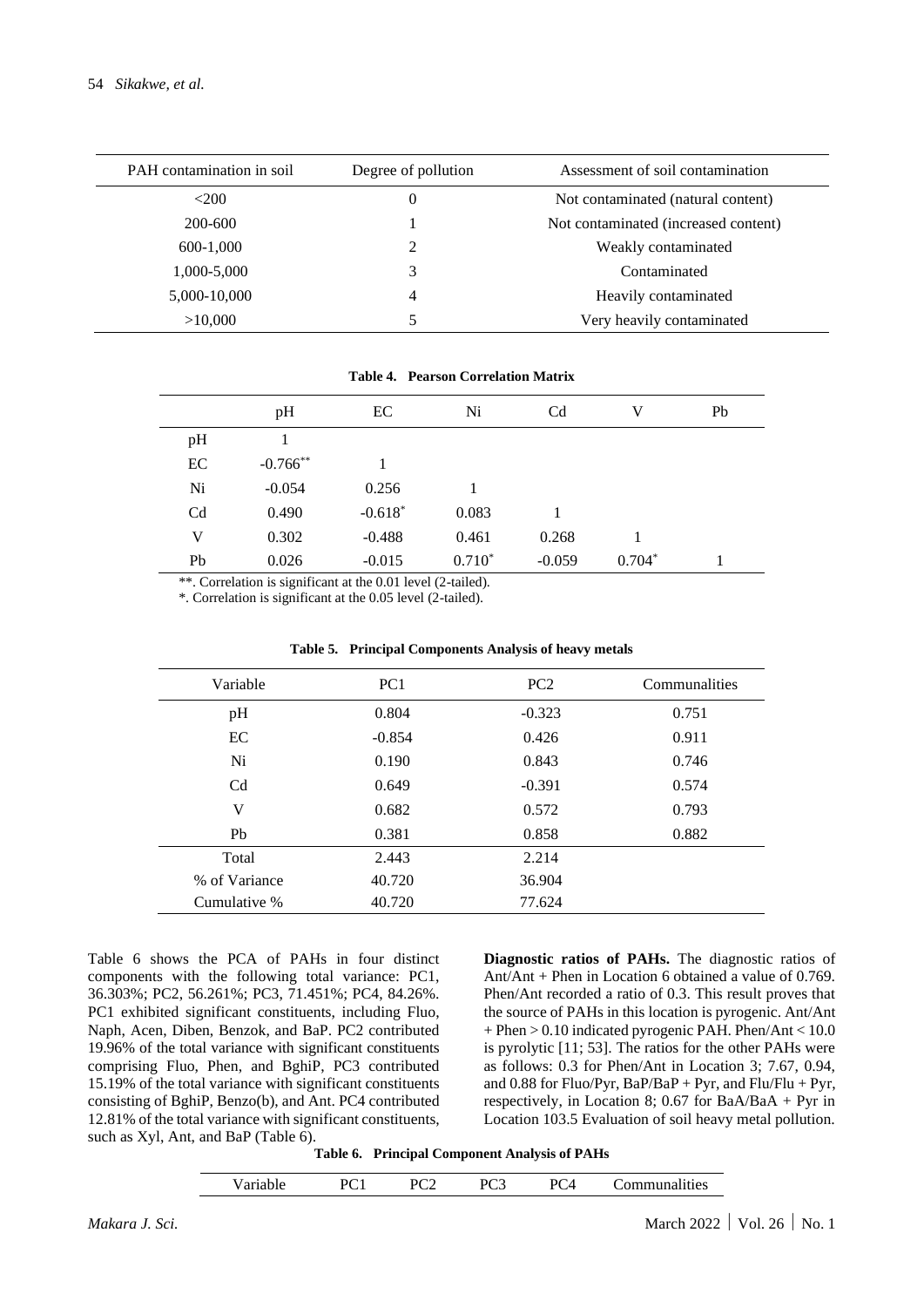| Fluo          | $-0.638$ | 0.646    | 0.235    | $-0.102$ | 0.890 |
|---------------|----------|----------|----------|----------|-------|
| Naph          | 0.933    | 0.313    | $-0.158$ | $-0.001$ | 0.993 |
| Phen          | 0.213    | $-0.558$ | $-0.473$ | $-0.140$ | 0.600 |
| <b>BghiP</b>  | $-0.370$ | 0.542    | $-0.543$ | 0.392    | 0.879 |
| Benzob        | $-0.238$ | 0.422    | $-0.660$ | $-0.037$ | 0.671 |
| Acen          | 0.925    | 0.221    | 0.144    | 0.163    | 0.952 |
| Diben         | 0.754    | 0.403    | $-0.043$ | 0.233    | 0.787 |
| <b>Benzok</b> | 0.875    | $-0.043$ | 0.257    | $-0.250$ | 0.671 |
| BaP           | 0.839    | $-0.104$ | 0.207    | 0.330    | 0.857 |
| Xyl           | $-0.372$ | $-0.017$ | 0.388    | 0.595    | 0.643 |
| Ant           | $-0.266$ | 0.289    | 0.672    | $-0.613$ | 0.981 |
| BaA           | $-0.315$ | $-0.475$ | 0.397    | 0.685    | 0.952 |
| Pyr           | 0.051    | $-0.878$ | $-0.222$ | $-0.170$ | 0.852 |
| Total         | 4.719    | 2.595    | 1.975    | 1.666    |       |
| % variance    | 36.303   | 19.958   | 15.190   | 12.812   |       |
| Cumulative %  | 36.303   | 56.261   | 71.451   | 84.263   |       |
|               |          |          |          |          |       |

#### **Table 7. Pollution Indices of Top Soil in the Study Area**

|                 |          | <b>SPI</b> |          |          |             |  |
|-----------------|----------|------------|----------|----------|-------------|--|
|                 | Ni       | Cd         |          | Pb       | <b>NCPI</b> |  |
| Mean            | 0.012    | 0.012      | 0.0002   | 0.021    | 0.028       |  |
| <b>STD</b>      | 0.003    | 0.025      | 0.0001   | 0.019    | 0.025       |  |
| Minimum         | 0.019    | 0.000      | 0.000    | 0.000    | 0.000       |  |
| Maximum         | 0.020    | 0.080      | 0.0001   | 0.050    | 0.060       |  |
| <b>Skewness</b> | 0.112    | 2.329      | 0.625    | 0.273    | 0.138       |  |
| <b>Kurtosis</b> | $-1.108$ | 5.241      | $-0.009$ | $-1.304$ | $-1.866$    |  |

#### **Table 8. SPI Classification (After CEPA [50])**

| Class | <b>SPI</b>          | Grade              | Description of Soil Heavy Metal Pollution                     |
|-------|---------------------|--------------------|---------------------------------------------------------------|
|       | < 1.0               | Safety             | Clean                                                         |
|       | 1.0 < SPI < 2.0     | Slight pollution   | Slightly clean                                                |
|       | 2.0 < SPI < 3.0     | Mild pollution     | Soil pollution exceeds background, crops start to be polluted |
| 4     | $3.0 < SPI \le 5.0$ | Moderate pollution | Soils and crops have been polluted moderately                 |
|       | SPI > 5.0           | Severe pollution   | Soils and crops have been polluted severely                   |

### **Table 9. NCPI Classification (After CEPA [50])**

| Class | <b>NCPI</b>          | Grade              | Description of Soil Heavy Metal Pollution                     |
|-------|----------------------|--------------------|---------------------------------------------------------------|
|       | < 0.7                | Safety             | Clean                                                         |
|       | $0.7 <$ NCPI $< 1.0$ | Alert              | Slightly clean                                                |
|       | $<$ NCPI 2.0         | Slight pollution   | Soil pollution exceeds background, crops start to be polluted |
| 4     | $2 <$ NCPI $< 3.0$   | Moderate pollution | Soils and crops have been polluted moderately                 |
|       | NCPI > 3.0           | Severe pollution   | Soils and crops have been polluted severely                   |

The pH classification pH < 6.5, 6.5  $\le$  pH < 7.5, and pH > 7.5 indicated contaminated, moderately contaminated,

and suitable soils, respectively. The soil pH was in the range of 6.32–6.81, which is not within the EU [54] range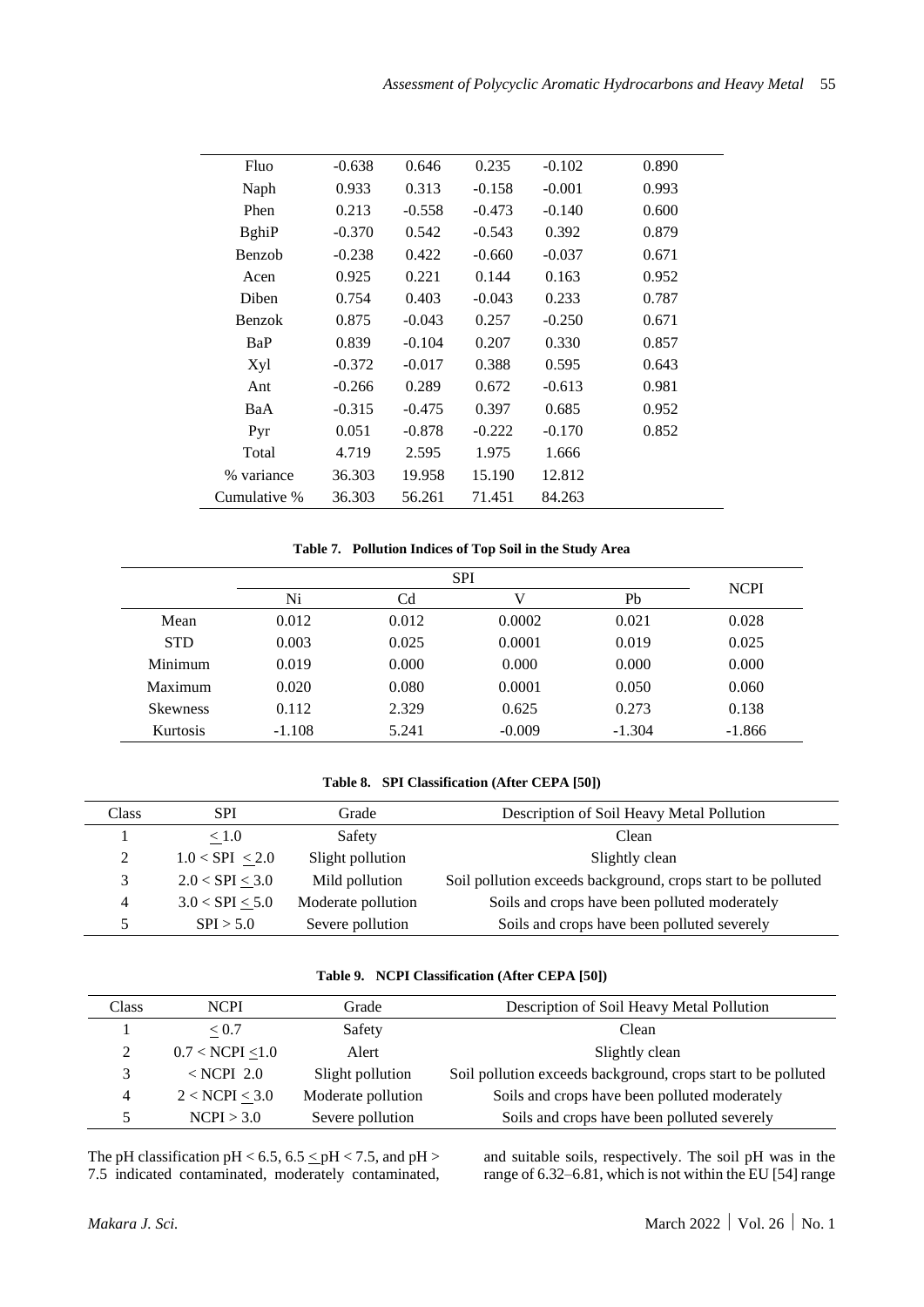of 6.5–8.5 for uncontaminated soils (Table 1). The soil was therefore moderately contaminated. The SPI (Table 7) values for each heavy metal (Ni, Cd, V, and Pb) were <1.0. Hence, the soil can be classified as safe and clean of heavy metal pollution (Table 8). The computed NCPI value was <0.7, indicating the presence of safe and clean soil (Table 9).

#### **Discussion**

**Heavy metals and PAHs concentrations in soil.** Table 1 presents the range of heavy metal concentrations in soil. None of the mean values of the metals exceeded the threshold value by the EU for unpolluted soils. The range of soil PAHs in Table 2 reveals that all the mean values of PAHs were below the permissible values for unpolluted soils. The comparison of mean PAHs in soil with the standard in Table 3 revealed that the soil was uncontaminated. The spatial distribution of PAHs in soil Figure 4 indicated that high-concentration PAHs included Fluo, Dibenz, and BbF, among which Dibenz and BbF are carcinogenic. The high coefficient of variation (CV)% of heavy metals and PAHs in soil revealed that they were contributed by a nonpoint source and anthropogenic input.

Ni and Pb recorded high concentrations in the study. The values of Cd and V were extremely low. The concentration of Ni ranged from 0.34 mg/kg to 0.849 mg/kg. The lowest value was observed in a cassava and okra farmland near Eastern International Oil, Sacred Heart. The highest value was noted at Location 5, near a mechanic workshop at Onueke junction in a farmland. The least value of Pb was established at Location 1 in a vegetable farmland very close to a fueling station. The highest value of (2.150 mg/kg) was obtained at Location 8 near a mechanic workshop. The sources of Ni include automobile bodies, wires, and parent geological material. The permissible limit of Ni by EU [53] for unpolluted soil is 50 mg/kg. The sources of Pb comprise parent geological material, leaded petrol, smelter, coal combustion, and automobile exhaust. Excess Ni intake causes allergic skin diseases, such as itching, cancer of the lungs, and nose sinuses through continuous inhalation and affects fertility and hair loss [55; 56; 57]. Excessive exposure of children to Pb causes impaired development, reduced intelligence, short-term memory loss, disabilities in learning, and coordination problems and risk of cardiovascular disease [56; 58]. Most studies used CV% to identify heavy metals having anthro-pogenic sources in soil [59; 60]. The high CV% of Pb and Ni in the study indicated their anthropogenic origin. The Cd concentration ranged from 0 mg/kg to 0.008 mg/kg. The highest value of Cd was obtained at Location 7 near a mechanic workshop. The sources of Cd are fuel combustion and vehicle exhaust structures. The high CV% (210) of Cd proved its anthropogenic input. The sources of Cd also include Fe and Mn oxides. The

acceptable level of Cd in unpolluted soil is 0.8 mg/kg. Cd is carcinogenic and a mutagenic endocrine disruptor, and it damages the lungs and affects calcium regulation in biological systems [61]. The heavy metals most frequently contained in oil spill are in the order  $Pb > Ni$  $> V > Zn > Cd$  [17]. This result conforms with the study results conducted near petrol filling stations and mechanic workshops, with the order of heavy metals being  $Pb > Ni > V > Cd$ . No appreciable difference was observed between heavy metals levels at the control site (Location 11) and the affected locations. All the heavy metals tested were below the desirable maximum value level in unpolluted soils recommended by the EU [53].

Most PAHs are a group of hydrocarbons that are contained at relatively high amounts in crude oil, coal, coal tar, and most of their products. PAHs in urban centers originated from petrogenic PAHs from anthropogenic sources, such as asphalt fuels and lubricating oil drips from cars and tank storage of gasoline to heavy oils underground, and coal-heating devices at homes. Petrogenic PAHs also originate from these sources [8]. Given that soil is moved around and with the expansion of urban centers, the concentrations and locations of petrogenic PAHs in urban centers are difficult to predict [11].

PAHs, such as Fluo, Naph, and Phen, exhibited an even spatial distribution compared with the others (Figure 2). Other PAHs were unevenly detected and unavailable in most locations. The mean levels of Fluo and BaP were 2.01 and 2.04 µg/kg, respectively. The mean values of BghiP, Benzob, and BaP were 1.12, 1.14 and 2.04µg/kg, respectively. Anthropogenic input (nonpoint source) was suspected at high levels of PAHs. The mean values of other PAHs were <1.0 µg/kg. All the priority PAHs tested were below the recommended permissible limits for clean and unpolluted soil for agricultural, residential, and forest areas (Table 2). The findings on PAHs sources using diagnostic ratios showed that the PAHs were produced by pyrogenic and petroleum combustion. This study used Pyr instead of chrysene to compute several of the diagnostic ratios and to obtain reliable information because both are carcinogenic PAHs. The method involved testing the appropriateness of using Pyr in place of chrysene in computing diagnostic ratio.

**Multivariate analysis.** The positive correlation between Ni and Pb and between V and Pb showed the possibly same source of the elements (Table 4). The negative correlation between pH and EC and between EC and Cd implied different sources. The low negative correlation between pH, EC, and Cd with Ni, V, and Pb showed that the concentrations of these elements were derived by different factors [62]. The negative correlation indicated that as one element increased, the other decreased, and vice versa. Automobile exhaust is a possible source of Pb, whereas Ni originates from Ni wires and parent rock weathering. Ni and Pb are most likely to be affected by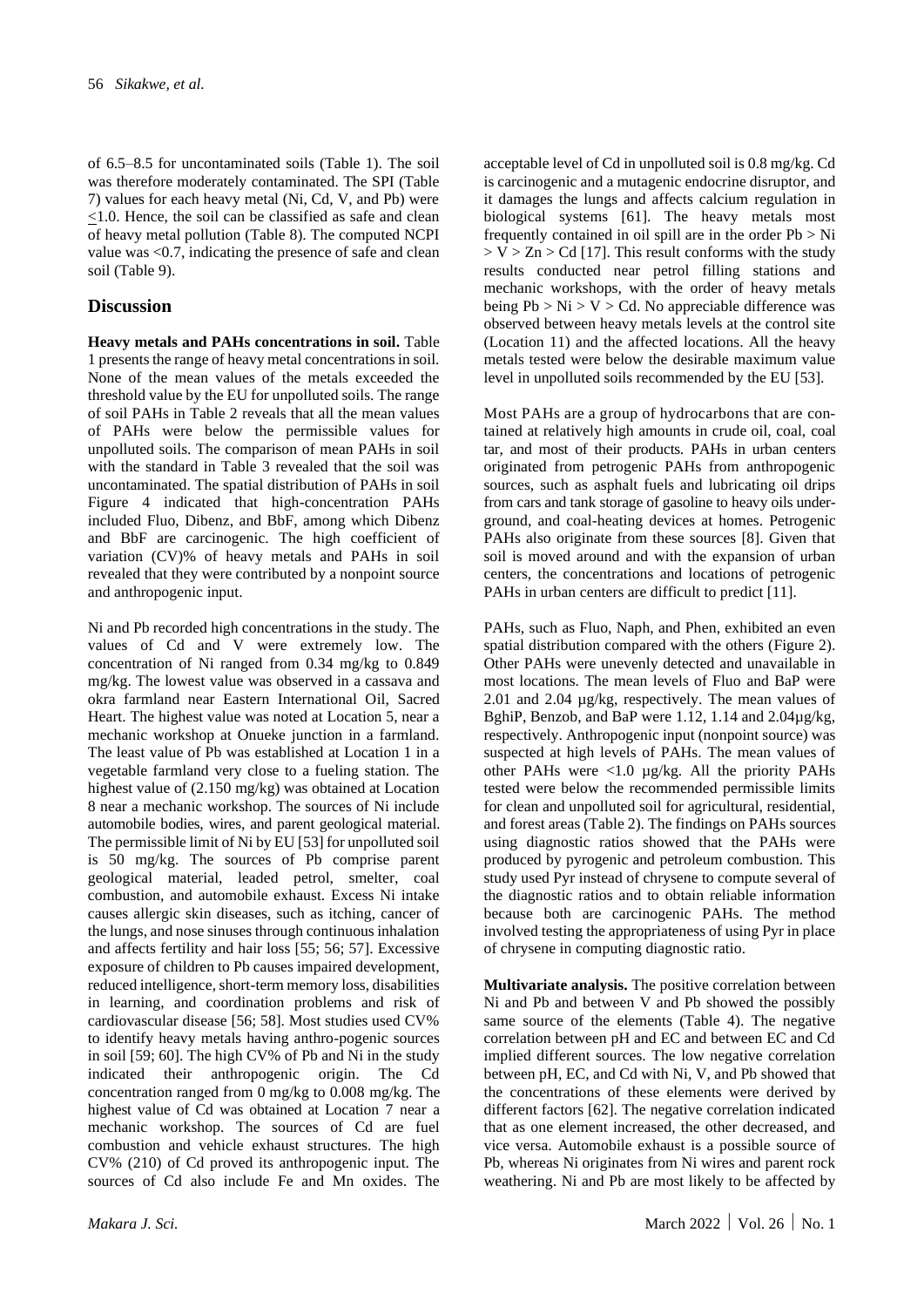anthropogenic activities [62]. As shown in Table 5, the PCA of heavy metals unveiled that pH, Cd, and V are significant constituents in PC1. This result implies that a high pH level mobilizes Cd and V at reduced EC. The sources of Cd and V include geological materials and automobile exhaust and leaded petrol combustion. PC2 possessed positive significant constituents of Ni, V, and Pb. Their possible sources are geological weathering and automobile exhaust petrol combustion at reduced pH. The significant negative correlation of Cd and EC showed that different factors control their concentrations in soil. This relationship was buttressed by PCA, in which PC1 contained a significant negative EC and a positive Cd. This result can be interpreted as geogenic and anthropogenic inputs. PC2 reflected gasoline and kerosene combustion as sources. The significant components of PC2 were significantly correlated. This result revealed that they originated from the same source. The components were chalcophillic elements and had affinity for sulfides. The major sources of Pb in soils include automobile exhaust fumes, paint pigment manufacturers, pesticides, and mining, burning of coal, batteries, and less likely from atmospheric deposition [63]. Ni is likely sourced from electroplating and battery industries [63]. The significant negative EC and Cd correlation showed an anthropogenic input. Pb is soluble in soil, but Ni is not [63].

In addition to diagnostic ratios of PAHs, PCA was performed on the PAH data and identified four distinct PCs. The eigen values explained 84.20% of the variance. This result helped in the selection of statistically independent source tracers (Table 6). PC1 consisted of significant constituents (Naph, Acen, Diben, Benzok, Fluo, and BaP). Dibenz, Benzok, and BaP are indications of emissions from internal combustion engines [64; 12]. BaA can be interpreted as the product of the combustion of gasoline and kerosene [12]. Thus, PAHs in soils of Onueke, Nigeria mainly come from the internal combustion of gasoline and kerosene and parent geological materials.

**Risk assessment using pollution indices.** The mean SPI values of Ni, Cd, V, and Pb fell in class  $1$  SPI  $< 1.0$ , interpreted as safe and clean soils (Table 7 and 8). The values of NCPI fell in class  $1$  NCPI  $< 0.7$ , representing safe and clean soils (Table 9). NCPI is a comprehensive index used to classify soils in terms of heavy metal pollution. Nwankwoala and Emenu [65] applied Numerov integrated pollution index to analyze the data obtained from topsoil samples from filling stations in Anambra state, Nigeria. The analysis revealed that the soil was heavily contaminated by the activities of fueling stations. The pH in this study ranged from 6.32 to 6.81, indicating that the soil is weakly acidic. The pH correlated significantly with the EC, showing that the soil acidity resulted from weathering and organic matter decomposition. Idugboe *et al*. [66] analyzed soil samples

around mechanic workshops in Benin City, Nigeria and established a pH below 6.5 and high conductivity values. This result demonstrates acidity and the existence of soluble salts.

# **Conclusion**

The soil around petroleum product-handling facilities is weakly acidic. Ni, Cd, V, and Pb recorded low concentrations. Pb and Ni recorded low concentrations with a slightly elevated pH in several petroleum product-handling locations. Heavy metals were positively skewed, whereas only Pb had a negative kurtosis. Cd and Pb possessed CV% above 50%, indicating an anthropogenic origin. The mean levels of heavy metals were below the standards prescribed by the EU for clean unpolluted soils. The values for PAHs were below the standards for unpolluted soil. PAHs are standards for uncontaminated soils for agriculture, forest, and residential areas. The comparison of mean values of PAHs with soil standards showed that the soil was uncontaminated. Carcinogenic PAHs (BbF and Dibenz) and non-carcinogenic PAH (Fluo) recorded higher concentrations than the other PAHs. Ni and Pb; V and Pb correlated strongly and probably originated from the same source. From PCA analysis, the heavy metals came from automobile exhaust, petrol combustion, and parent geological materials. The source of PAHs is the internal combustion of gasoline and kerosene. The arable soil used in the study is suitable for the cultivation of tuberous crops and gardening given that it is unpolluted with respect to heavy metals and PAHs.

SPI and NCPI indicated that the soil is safe, clean, and uncontaminated by heavy metals. Diagnostic ratios of PAHs indicated that the source of PAHs in the study is pyrogenic and petroleum product combustion. Unlike existing studies, this research integrated heavy metals pollution with PAHs close to mechanic workshops, fueling stations, kerosene, and diesel dispensing outlets. This integrated approach is overarching and presents soil contamination around petroleum product facilities comprehensively and a guide to regulating soil contamination around petroleum product-handling facilities in the region. No such preceding work is available in the study area.

This study will serve as a guide to assess the soil pollution caused by petroleum products handled in the region. The research information, method, and science can be applied in Nigeria and other parts of the world to assess the environmental degradation caused by crude oil spill and refined petroleum products for the handling of environmentally related problems.

# **Acknowledgements**

The authors appreciate the laboratory analyst Okeke David Okechukwu at Springboard Research Laboratories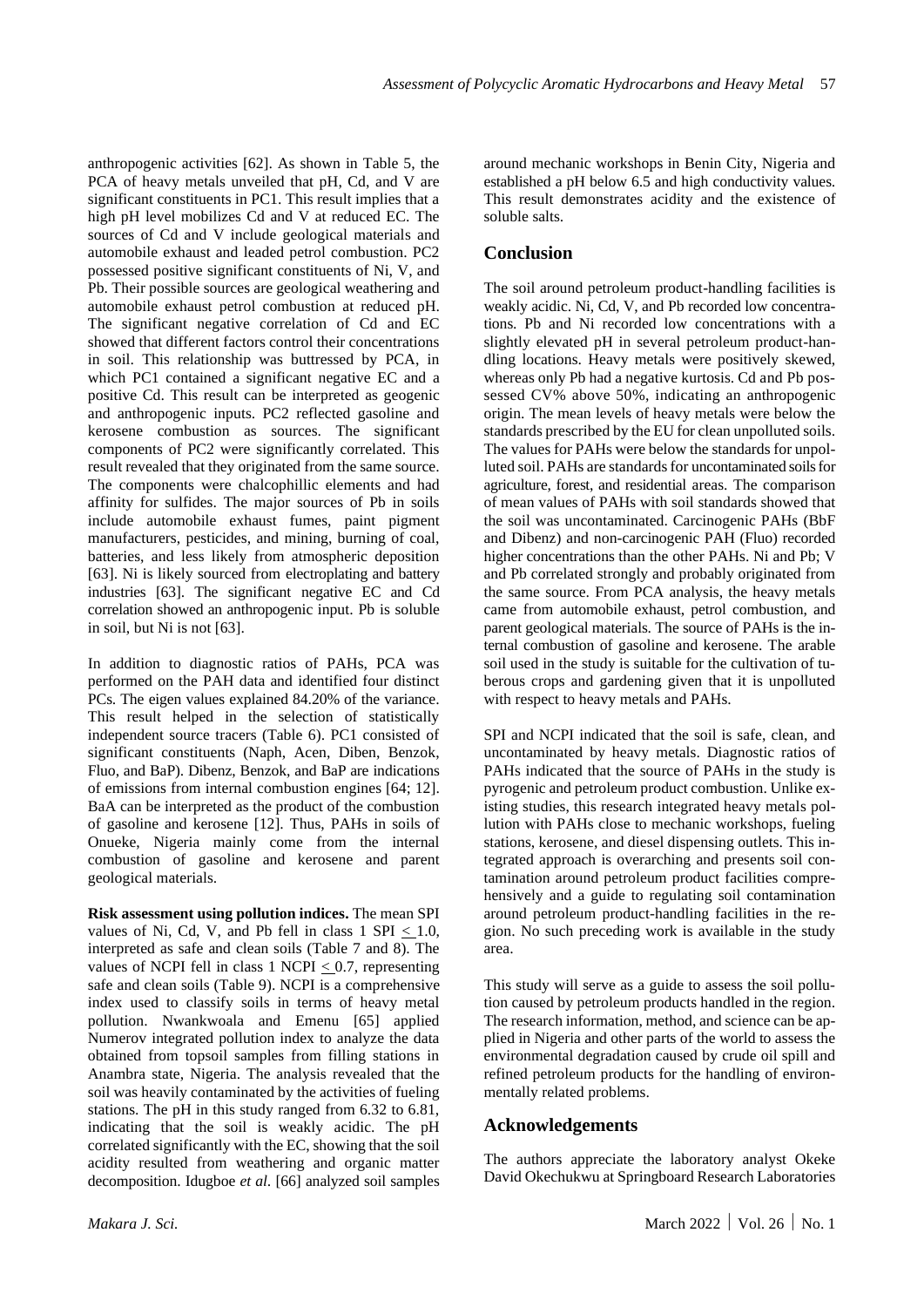Awka, Anambra state Nigeria for careful handling and analysis of samples. We appreciate the petrol filling station and farmland owners for permitting us to collect soil samples from their filling stations and farmlands, respectively. We are thankful to Professor Gabriel Egbe of Veristas University Abuja Nigeria for proof reading the manuscript. Our appreciation goes to our colleagues at Alex Ekwueme Federal University Ndufu-Alike Nigeria for their moral support during this research.

# **Appendices**

#### **Index of abbreviations and chemical compounds**

| <b>PAHs</b> | polycyclic aromatic hydrocarbons                    |
|-------------|-----------------------------------------------------|
| Fluo        | flourene                                            |
| Naph        | naphthalene                                         |
| Phen        | Phenanthrene                                        |
| Bghi        | Benzo (ghi) perylene,                               |
| benzob      | benzo (b) fluoranthene,                             |
| acen        | acenaphthylene                                      |
| Diben       | dibenzyl(a_h) anthracene                            |
| benzok      | benzo (k) fluoranthene,                             |
| BaP         | Benzok benzo (a) pyrene                             |
| Xyl,        | xylene                                              |
| Ant         | anthracene                                          |
| BaA         | 1, 2 benzanthracene                                 |
| (Pyr)       | pyrene                                              |
| PCA         | Principal Component Analysis                        |
| PC          | <b>Pearson Correlation</b>                          |
| PCs         | <b>Principal Components</b>                         |
| NA.         | not available                                       |
| EU          | European Union                                      |
|             | USEPA United States Environmental Protection Agency |
| <b>NCPI</b> | Numerov Composite Pollution Index                   |
|             |                                                     |

SPI Soil Pollution Index

# **References**

- [1] Mustafa, A.D., Juahir, H., Yunus, K., Amran, Y.M., Hasaami, C.C., Azaman, F., Abidan, I.Z., Azmee, S.H., Sulaiman, N.H. 2015. Oil spill and related heavy metals a review. Malay. J Anal. Sci. 19(6): 1348–1360.
- [2] Maliszcwska,-Kordybach, B., Klimkowicz-Pawlas, A. 2008. Monitoring of total content of poly aromatic hydrocarbons (PAHs) in arable soils in Poland. Chemosph. 73(8): 1284–1291, https://doi.org/10.1016/j.chemosphere.2008.07.009.
- [3] Sweetman, A., Valle, M.D., Precedouros, K., Jones, K. C. 2005. The role of soil organic carbon in the global cycling of persistent organic pollutants (POPs). Interpreting and modeling field data. Chemosph. 60(7): 959–972, https://doi.org/10.10 16/j.chemosphere.2004.12.074.
- [4] Mehrdad, C., Soheil, S., Bahareh, L., Hajir, M., Hassan, P. 2015. Biochemical and physical characterization of petroleum hydrocarbon

contaminated soils in Tehran. J. Chem. Health Risk. 5(3): 199–208.

- [5] World Health Organization. 2009. Drinking Water Standards. New York. pp. 14.
- [6] European Environmental Agency. 2011. Mapping impacts of natural hazards and technological accidents in Europe EEA Technical Report N0 13/2010/European Agency Copenhagen.
- [7] Mosaed, H.P., Sobharnardakani, S., Merikhpour, H., Farny–Abbas-Cheragher, M., Ashorlo, S. 2015. The effect of urban urban fuel stations on soil contamination with petroleum hydrocarbons. Ir. J. Toxi. 9(30): 1378–1384.
- [8] Aigberua, A.O., Ekubo, A.T., Inengite, A.K., Izah, S.C. 2016. Evaluation of total hydrocarbon content and polycyclic aromatic hydrocarbon in an oil spill contaminated soil in Rumuolukwu community in Niger Delta. J. Environ. Treat. Tech. 4(4): 130–142.
- [9] Aigberua, A.O., Ekubo, A.T., Inengite, A.K., Izah, S.C. 2017. Assessment of some selected heavy metals and their pollution indices in an oil spill contaminated soil in the Niger Delta. A case of Rumoulukwu community. Biotechnol. Res. 3(1): 11–19.
- [10] Carr, R.H. 1919. Vegetable growth in soils containing crude petroleum. Soil Sci. 8: 67–68.
- [11] Mauro, D., Roush, J. 2008. Examination of the source of polycyclic aromatic hydrocarbon (PAH) in urban background soil. (Interim report 1015558 Electric Power Research Institute EPRI Palo Atto California USA.
- [12] Hu, G., Chen, S, Shi, W., Zhang, B., Zhang, Y. 201. Identification of polycyclic aromatic hydrocarbons in soils in Taizhou, East China. Environ. Geochem. Health. 37(3): 429–439, https://doi.org/10.1007/s1 0653-014-9656-x.
- [13] Dauda, M.S, Odor, R. 2012. Heavy metals assessment of soils in vicinity of fuel filling station in some selected local government areas of Benue state Nigeria. Der. Chem. Sincca. 3(5): 1329–1336.
- [14] Rabajczyk, A., Swiercz, A. 2018. Contamination of soils with polycyclic aromatic hydrocarbons near petrol station in in the city of Kielce. Environ. Protect. Eng. 44(2): 101–115, https://doi.org/10.3 7190/epe 180207.
- [15] Samini, S.V., Akbare, R., Ghanizadeh, F. 2009. Polycyclic aromatic hydrocarbons contaminated levels in collected samples from the vicinity of a highway. Iran J Environ. Health Sci. 6(1): 47–52.
- [16] Alharbi, B.H., Pasha, M.J., Alhudhodi, A.H., Alduwais, A.K. 2018. Assessment of soil contamination caused by underground fuel leakage from selected gas stations in Rijadh, Saudi Arabia. Soil Sed. Con. Int. 27(2): 1–18.
- [17] Cocarta, D.M., Stoian, M.A., Karademur, A. 2017. Crude oil contaminated sites: Evaluation by using risk assessment approach. Sus. 9(8): 1365, https://doi.org/10.3390/su9081365.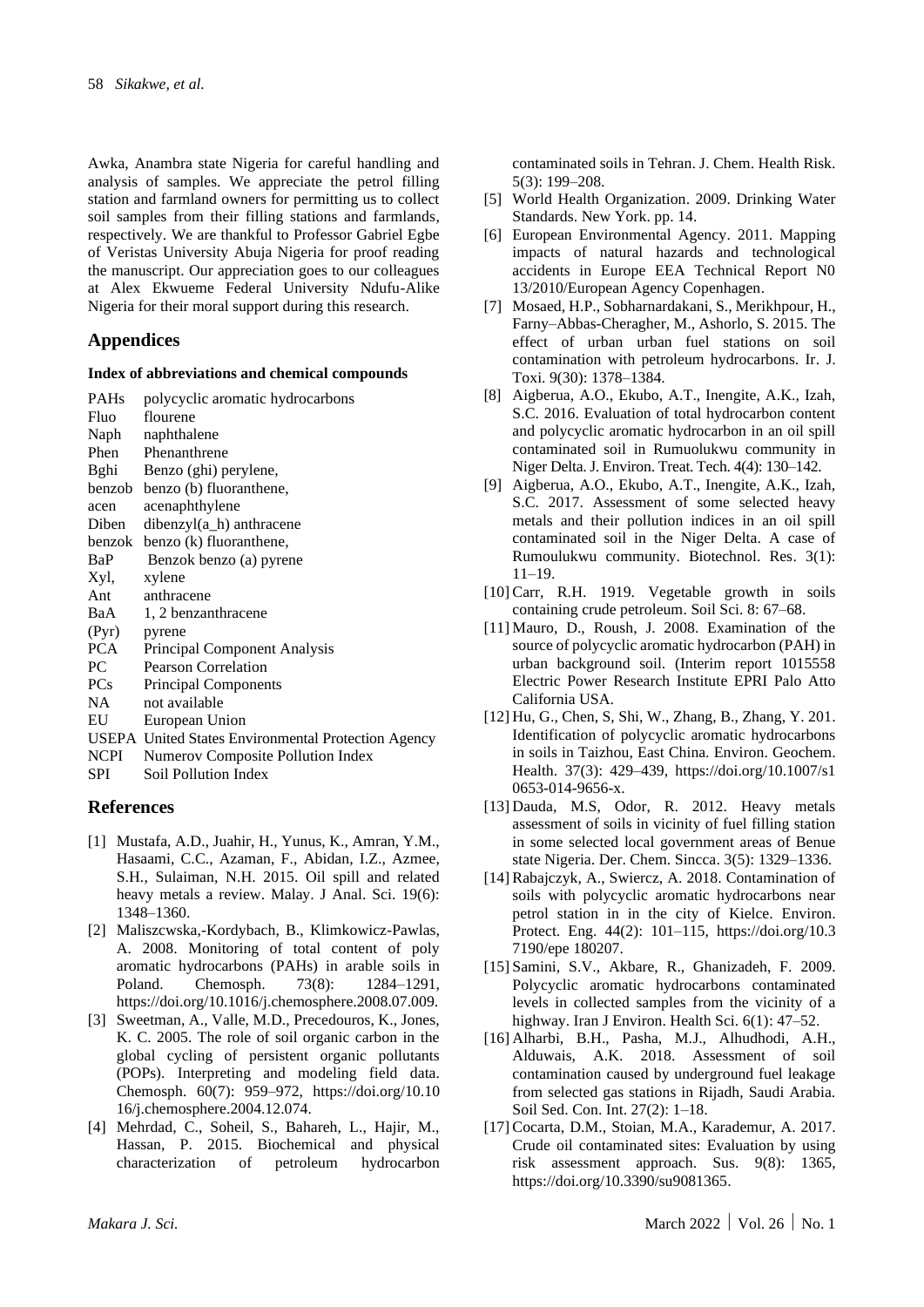- [18] United States Environmental Protection Agency. 2004. Citizen's community window on the hunters point shipyard cleanup. United States Environmental Protection Agency (USEPA).
- [19] Aqueel, M., Mohd, A., Maah, J., Yusoff, I. 2014. Soil contamination risk assessment and remediation. In Hernandez-Soriano, M.C. (eds.), Environmental Risk Assessment of Soil Contamination. Intech Open.
- [20] Ali, H., Khan, E., Ilahi, I. 2019. Environmental chemistry and ecotoxicology of hazardous heavy metals: Environmental persistence, toxicity and bioaccumulation. Hindawi J. Chem. 2019(4): 1–14, http://doi.org/10.1155/2019/6/6730305.
- [21] Guatam, R.K., Sharma, S.K, Mahiya, S., Chatcopadhyaya, C. 2015. CHAPTER 1: Contamination of Heavy Metals in Aquatic Media: Transport, Toxicity and Technologies for Remediation. In Heavy Metals In Water: Presence, Removal and Safety. pp. 1–24.
- [22] Tay, C.K., Dorleku, M., Doamekpor, I. 2001. Human exposure risk assessment of heavy metals in groundwater within the Amaushi and Adansi Districts in Ghana using pollution evaluation indices. West Afr. J. Appl. Ecol. 27(1): 23–41.
- [23] Pamela, G., Tucker, M.D. 1999. Agency for toxic substances and disease registry (ATSDR) Case studies in Environmental medicine (SEM). Atlanta, Georgia, is a federal public health agency of the U.S. Department of Health and Human Services.
- [24] Jennings, G.D., Sneed, R.E., Clair, M.B. 1996. Metals in drinking water published by North Carolina cooperative Extensive service publication No AG-473 Electronic version 3/1996.
- [25] Rajappa, B., Manjappa, S., Puttah, E.T. 2010. Monitoring heavy metal concentration in groundwater of Hakinnaka Taluk India. India Contemp. Eng. Sci. 3: 183–190.
- [26] Ouryang, Y.J., Highman, J., Thompson, O.T., Campbell, D. 2002. Characterization and spatial distribution of heavy metals in sediemnts from Cedar and Ontega Rivers sub basin. J. Contam. Hydro. 54: 19–35, http://doi.org/10.1016/s0169- 7722(01)00162-0.
- [27] Environmental Pollution Agency 1999. Drinking water and health EPA 816 K-99-001. US Environmental Protection Agency.
- [28] Layrargues, G.P., Rose, C., Spar, L., Zayed, J., Normandin, L., Butterworth, R.F. 1998. Role of manganese in the pathogenesis of portal-systemic encephalopathy. Metab. Brain Dis. 13: 311–318, http://doi.org/10.1023/a:1020636809063.
- [29] Kaarbar, K., Veian, N.K., Tjell, C. 1978. Low nickel diet in the treatment of patients with chronic Nickel dermatitis. Br. J. Derm. 98: 197–201, http://doi.org/1 0.1111/j.1365-2133.1978.tb01622.x.
- [30] USEPA. 2002b. Polycyclic organic matter. US Environmental Protection Agency.
- [31] Subramayam, V., Valsara, J.K., Thibodeana, L., Rieble, D. 1994. Gas to particle partitioning of polycyclic aromatic hydrocarbons in an urban atmosphere. Atmos. Environ. 28: 3083–3091.
- [32] Gao, Y., Zhu, L. 2004. Plant uptake, accumulation and translocation of phenanthrene and pyrene in soils. Chemop. 55: 1169–1178, http://doi.org/10.1016/ j.chemosphere.2004.01.037.
- [33] Agarwal, T., Khellare, P., Shridhar, V., Ray, S. 2009. Pattern sources and toxic potential of PAHs in agricultural soils of Delhi India. J. Hazardous Mater. 163: 1033–1039, http://doi.org/10.1016/ j.jhazmat.2 008.07.058.
- [34] Baiger, K., Toor, G.S., Cherenje, T., Ma, L. 2003. Polycyclic aromatic hydrocarbon in urban soils of different land uses in Miami Florida. Soil Sed. Contr. Int. 19: 231–243, https://doi.org/10.1080/1 532038090302000116.
- [35] Kaiser, H.F. 1960. The application of electronic computers to factor analysis. Educ. Psychol. Meas. 20: 141–151, http://doi.org/10.1177/0013164460.
- [36] Liu, C.W., Liu, K.H., Kuo, Y.M. 2003. Application of factor analysis in the assessment of groundwater quality in Blackfoot diseases area Taiwan. Sci. Total Environ. 313: 77–89, http://doi.org/10.1016/ S0048- 9697(02)00683-6.
- [37] Onwe, M.R., Nwankwor, G.I., Ahiarakwem, C.A., Alieze, V.I. 2016. Flood causes and coping strategy in Abakaliki area, South Eastern Nigeri. Asian J. Appl. Sci. Eng. 5: 133–144.
- [38] Farrington, J.C. 1952. A preliminary description of the Nigeria Lead-Zinc field. Bull. Soc. Ecol. Geol. 47: 62–71.
- [39] Reyment, R.A. 1965. Aspect of geology of Nigeria, The stratigraphy of the Cretaceous and Cenozoic deposit. Ibadan University Press. Nigeria. pp. 145.
- [40] Murat, R.C. 1972. Stratigraphy and Paleogeography of the Cretaceous and Lower Tertiary. In Dessauvagie, T.F., Whiteman, A.J. (eds.), Southern Nigeria, African Geology. Ibadan University of Ibadan Press. pp. 25.
- [41] Simpson, A. 1954. The Nigerian coalfield, the geology of parts of Onitsha, Owerri, and Benue provinces. Geol. Sur. Nigerian Bull. 24: 1–67.
- [42] Kogbe, C.A. 1989. Geology of Nigeria. 2nd ed. Elizabethan Publishing Co. Lagos. pp. 283–287.
- [43] Olade, M.A. 1975. Involution of Nigeria's Benue trough (Aulacogen): a tectonic model. Geol. Mag. 112(6): 575–583, http://dx.doi.org/10.1017/S00167 5680003898X.
- [44] Agumanu, A.I. 1989. Abakaliki and the Ebonyi Formations: Subdivisions of the Albian Asu River Group in the Southern Benue Trough Nigeria. J. Afr. Earth Sci. 9: 195–207, http://doi.org/ 10.1016/0899- 5362(89)90021-3.
- [45] Association of official Analytical Chemist International. 1990. Official methods of Analysis. In Helrich, K. (eds.), Official incorporator: The